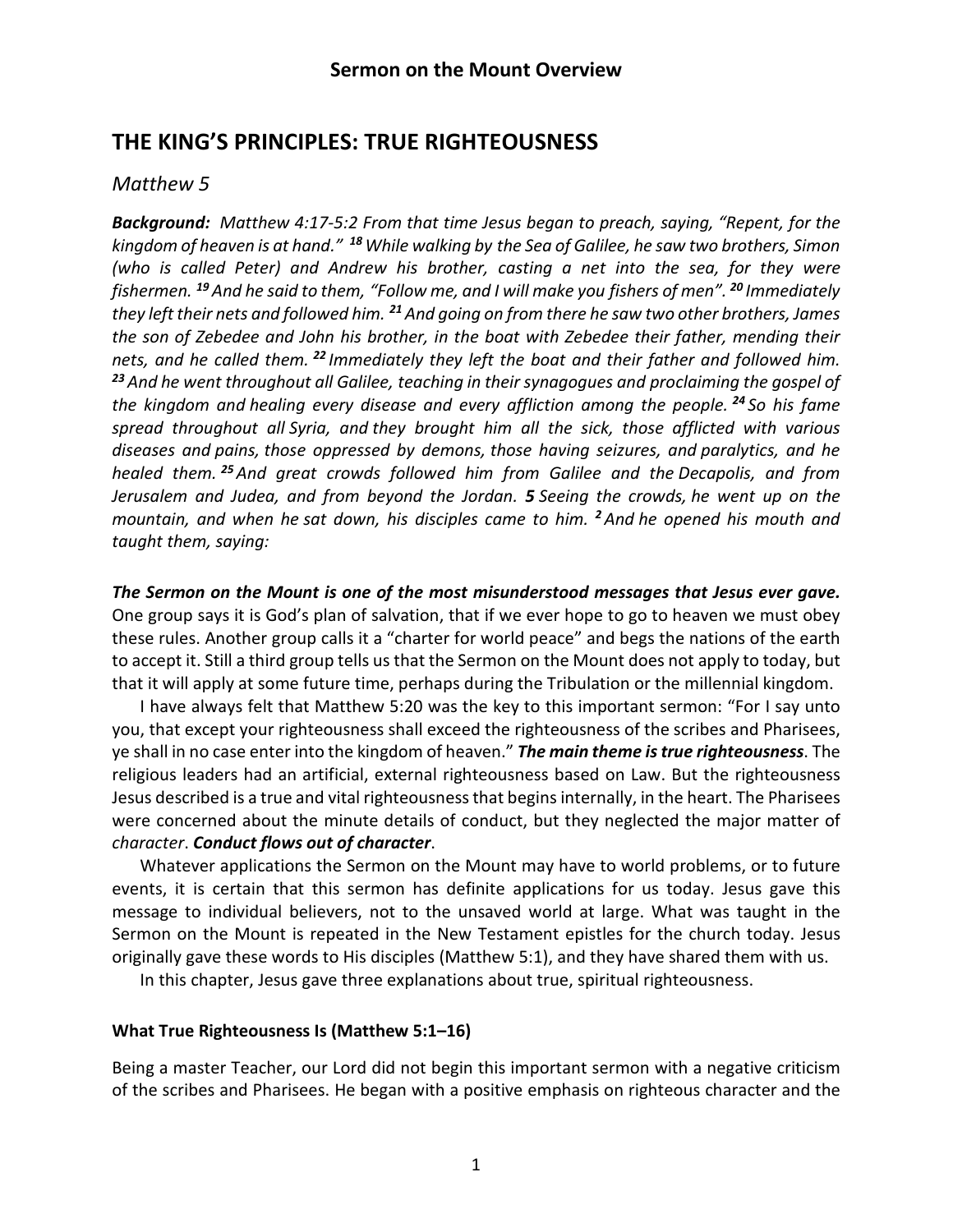blessings that it brings to the life of the believer. The Pharisees taught that righteousness was an external thing, a matter of obeying rules and regulations. Righteousness could be measured by praying, giving, fasting, etc. In the Beatitudes and the pictures of the believer, Jesus described Christian character that flowed from within.

Imagine how the crowd's attention was riveted on Jesus when He uttered His first word: "Blessed." (The Latin word for blessed is *beatus*, and from this comes the word *beatitude*.) This was a powerful word to those who heard Jesus that day. To them it meant "divine joy and perfect happiness." The word was not used for humans; it described the kind of joy experienced only by the gods or the dead. "Blessed" implied an inner satisfaction and sufficiency that did not depend on outward circumstances for happiness. This is what the Lord offers those who trust Him!

The Beatitudes describe the attitudes that ought to be in our lives today. Four attitudes are described here.

- *1) Our attitude toward ourselves (v. 3, "Blessed are the poor in spirit, for theirs is the kingdom of heaven")***.** To be poor in spirit means to be humble, to have a correct estimate of oneself (Rom. 12:3). It does not mean to be "poor spirited" and have no backbone at all! "Poor in spirit" is the opposite of the world's attitudes of self-praise and self-assertion. It is not a false humility that says, "I am not worth anything, I can't do anything!" It is honesty with ourselves: we know ourselves, accept ourselves, and try to be ourselves to the glory of God.
- *2) Our attitude toward our sins (vv. 4–6, "Blessed are those who mourn, for they shall be comforted.5 "Blessed are the meek, for they shall inherit the earth.6 "Blessed are those who hunger and thirst for righteousness, for they shall be satisfied")***.** We mourn over sin and despise it. We see sin the way God sees it and seek to treat it the way God does. Those who cover sin or defend sin certainly have the wrong attitude. We should not only mourn over our sins, but we should also meekly submit to God (see Luke 18:9–14; Phil. 3:1–14). Meekness is not weakness, for both Moses and Jesus were meek men (Num. 12:3; Matthew 11:29). This word translated "meek" was used by the Greeks to describe a horse that had been broken. It refers to power under control.
- *3) Our attitude toward the Lord (vv. 7–9, "Blessed are the merciful, for they shall receive mercy.8"Blessed are the pure in heart, for they shall see God. 9 "Blessed are the peacemakers, for they shall be called sons of God")***.** We experience God's mercy when we trust Christ (Eph. 2:4–7), and He gives us a clean heart (Acts 15:9) and peace within (Rom. 5:1). But having received His mercy, we then *share* His mercy with others. We seek to keep our hearts pure that we might see God in our lives today. We become peacemakers in a troubled world and channels for God's mercy, purity, and peace.
- *4) Our attitude toward the world (vv. 10–16, "Blessed are those who are persecuted for righteousness' sake, for theirs is the kingdom of heaven.11 "Blessed are you when others revile you and persecute you and utter all kinds of evil against you falsely on my account. <sup>12</sup> Rejoice and be glad, for your reward is great in heaven, for so they persecuted the prophets who were before you. <sup>13</sup> "You are the salt of the earth, but if salt has lost its taste, how shall its saltiness be restored? It is no longer good for anything except to be thrown out and trampled under people's feet. 14 "You are the light of the world. A city set on a hill cannot be hidden. 15 Nor do people light a lamp and put it under a basket, but on a stand,*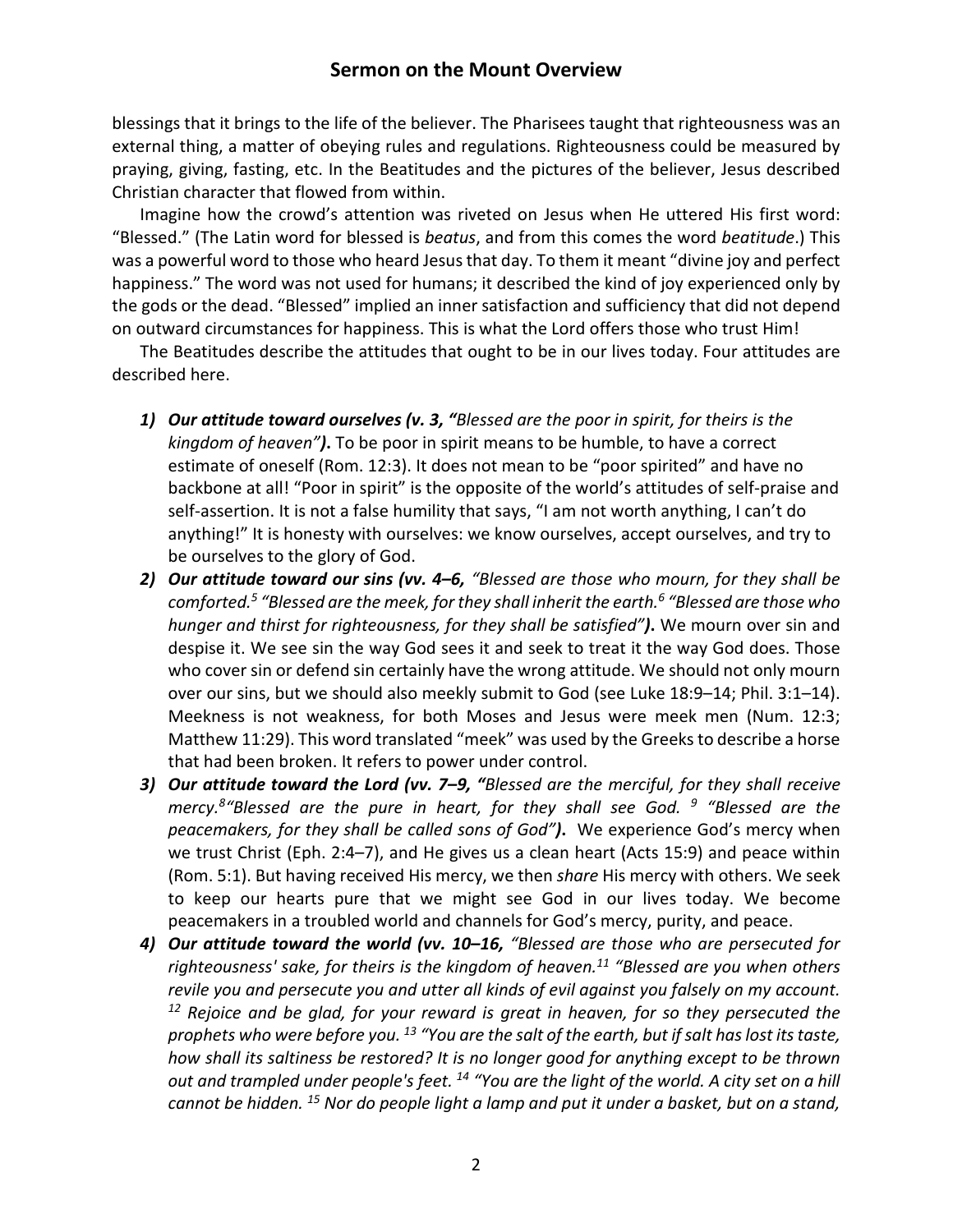*and it gives light to all in the house. 16 In the same way, let your light shine before others, so that they may see your good works and give glory to your Father who is in heaven")***.** It is not easy to be a dedicated Christian. Our society is not a friend to God nor to God's people. Whether we like it or not, there is *conflict* between us and the world. Why? Because we are different from the world and we have different attitudes.

As we read the Beatitudes, we find that they represent an outlook radically different from that of the world. The world praises pride, not humility. The world endorses sin, especially if you "get away with it." The world is at war with God, while God is seeking to reconcile His enemies and make them His children. We must expect to be persecuted *if* we are living as God wants us to live. But we must be sure that our suffering is not due to our own foolishness or disobedience.

#### **How True Righteousness Comes (Matthew 5:17–20)**

Certainly after the crowd heard our Lord's description of the kind of person God blesses, they said to themselves, "But we could *never* attain that kind of character. How can we have this righteousness? Where does it come from?" They wondered how His teaching related to what they had been taught all their lives. What about Moses and the Law?

In the Law of Moses, God certainly revealed His standards for holy living. The Pharisees defended the Law and sought to obey it. But Jesus said that the true righteousness that pleases God must *exceed* that of the scribes and Pharisees—and to the common people, the scribes and Pharisees were the holiest men in the community! If *they* had not attained, what hope was there for anybody else?

Jesus explained His own attitude toward the Law by describing three possible relationships.

*1) We can seek to destroy the Law (v. 17a, "Do not think that I have come to abolish the Law or the Prophets)***.** The Pharisees thought Jesus was doing this. To begin with, His *authority* did not come from any of the recognized leaders or schools. Instead of teaching "from authorities" as did the scribes and Pharisees, Jesus taught *with authority*.

Not only in His authority, but also in His *activity*, Jesus seemed to defy the Law. He deliberately healed people on the Sabbath Day and paid no attention to the traditions of the Pharisees. Our Lord's *associations* also seemed contrary to the Law, for He was the friend of publicans and sinners.

Yet, it was the Pharisees who were destroying the Law! By their traditions, they robbed the people of the Word of God; and by their hypocritical lives, they disobeyed the very Law that they claimed to protect. The Pharisees thought they were *conserving* God's Word, when in reality they were *preserving* God's Word: embalming it so that it no longer had life! Their rejection of Christ when He came to earth proved that the inner truth of the Law had not penetrated their hearts.

Jesus made it clear that He had come to honor the Law and help God's people love it, learn it, and live it. He would not accept the artificial righteousness of the religious leaders. Their righteousness was only an external masquerade. Their religion was a dead ritual, not a living relationship. It was artificial; it did not reproduce itself in others in a living way. It made them proud, not humble; it led to bondage, not liberty.

*2) We can seek to fulfill the Law (v. 17b, I have not come to abolish them but to fulfill them)***.** Jesus Christ fulfilled God's Law in every area of His life. He fulfilled it in His birth because He was "made under the Law" (Gal. 4:4). Every prescribed ritual for a Jewish boy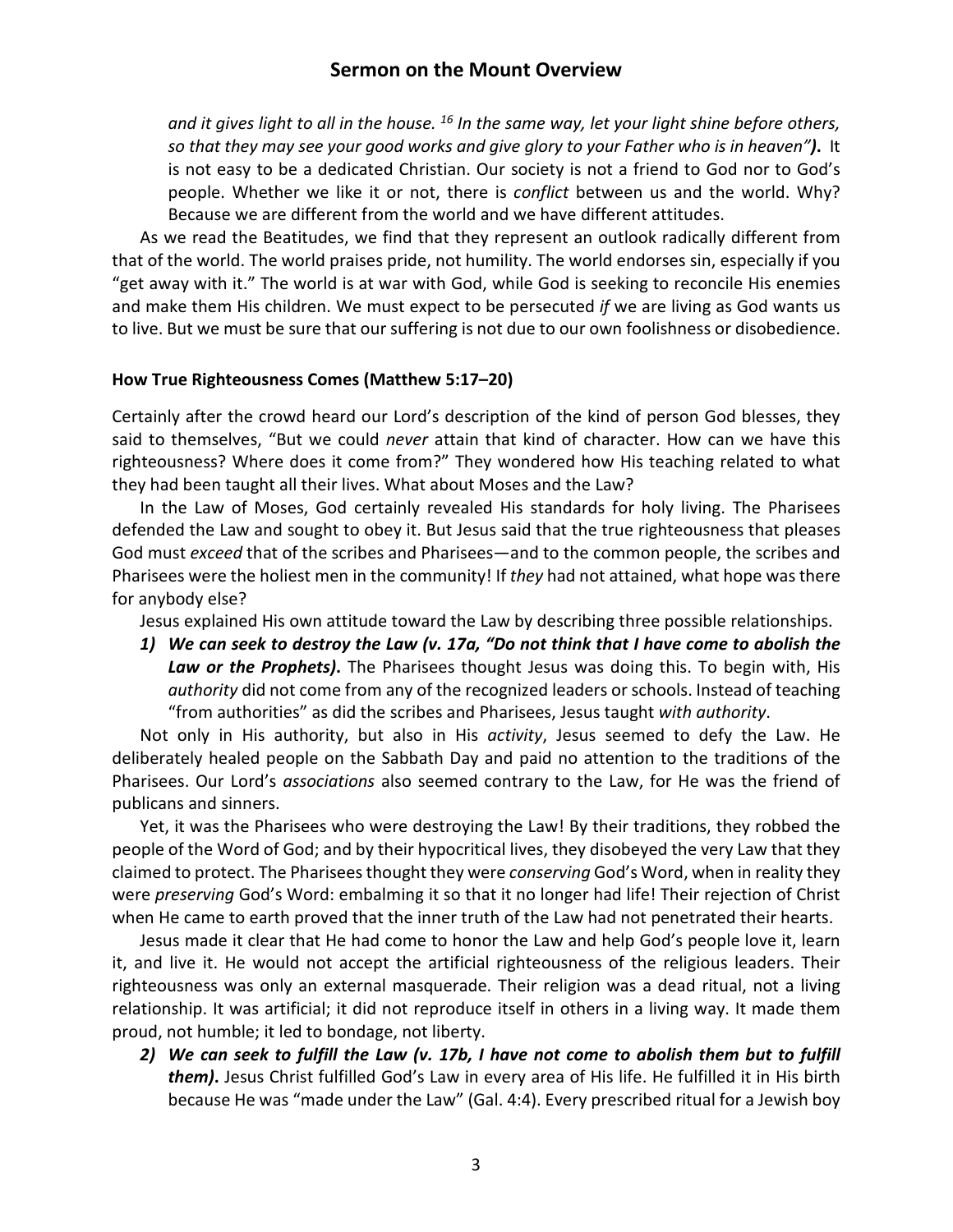was performed on Him by His parents. He certainly fulfilled the Law in His life, for nobody was ever able to accuse Him of sin. While He did not submit to the traditions of the scribes and Pharisees, He always did what God commanded in the Law. The Father was "well pleased" with His Son (Matthew 3:17; 17:5).

Jesus also fulfilled the Law in His teaching. It was this that brought Him into conflict with the religious leaders. When He began His ministry, Jesus found the Living Word of God encrusted with man-made traditions and interpretations. He broke away this thick crust of "religion" and brought the people back to God's Word. Then, He opened the Word to them in a new and living way—they were accustomed to the "letter" of the Law and not the inner "kernel" of life.

But it was in His death and resurrection that Jesus especially fulfilled the Law. He bore the curse of the Law (Gal. 3:13). He fulfilled the Old Testament types and ceremonies so that they no longer are required of the people of God (see Heb. 9–10). He set aside the Old Covenant and brought in the New Covenant.

Jesus did not destroy the Law by fighting it; He destroyed it by *fulfilling* it! Perhaps an illustration will make this clear. If I have an acorn, I can destroy it in one of two ways. I can put it on a rock and smash it to bits with a hammer. Or, I can plant it in the ground and let it *fulfill itself* by becoming an oak tree.

When Jesus died, He rent the veil of the temple and opened the way into the holiest (Heb. 10:19). He broke down the wall that separated the Jews and Gentiles (Eph. 2:11–13). Because the Law was fulfilled in Christ, we no longer need temples made with hands (Acts 7:48ff) or religious rituals (Col. 2:10–13).

How can we fulfill the Law? By yielding to the Holy Spirit and allowing Him to work in our lives (Rom. 8:1–3). The Holy Spirit enables us to experience the "righteousness of the law" in daily life. This does not mean we live sinless perfect lives, but it does mean that Christ lives out His life through us by the power of His Spirit (Gal. 2:20).

When we read the Beatitudes, we see the perfect character of Jesus Christ. While Jesus never had to mourn over His sins, since He was sinless, He was still a "man of sorrows and acquainted with grief" (Isa. 53:3). He never had to hunger and thirst after righteousness since He was the holy Son of God, but He did delight in the Father's will and find His satisfaction in doing it (John 4:34). The only way we can experience the righteousness of the Beatitudes is through the power of Christ.

*3) We can seek to do and teach the Law (v.18-19, For truly, I say to you, until heaven and earth pass away, not an iota, not a dot, will pass from the Law until all is accomplished. 19Therefore whoever relaxes one of the least of these commandments and teaches others to do the same will be called least in the kingdom of heaven, but whoever does them and teaches them will be called great in the kingdom of heaven)***.** This does not mean we major on the Old Testament and ignore the New! Second Corinthians 3 makes it clear that ours is a ministry of the *New* Covenant. But there is a proper ministry of the Law (1 Tim. 1:9ff) that is not contrary to the glorious message of God's grace. Jesus wants us to know more of the righteousness of God, obey it, and share it with others. The moral law of God has not changed. Nine of the Ten Commandments are repeated in the New Testament epistles and commanded to believers. (The exception is the Sabbath commandment, which was given as a sign to Israel, see Neh. 9:14.)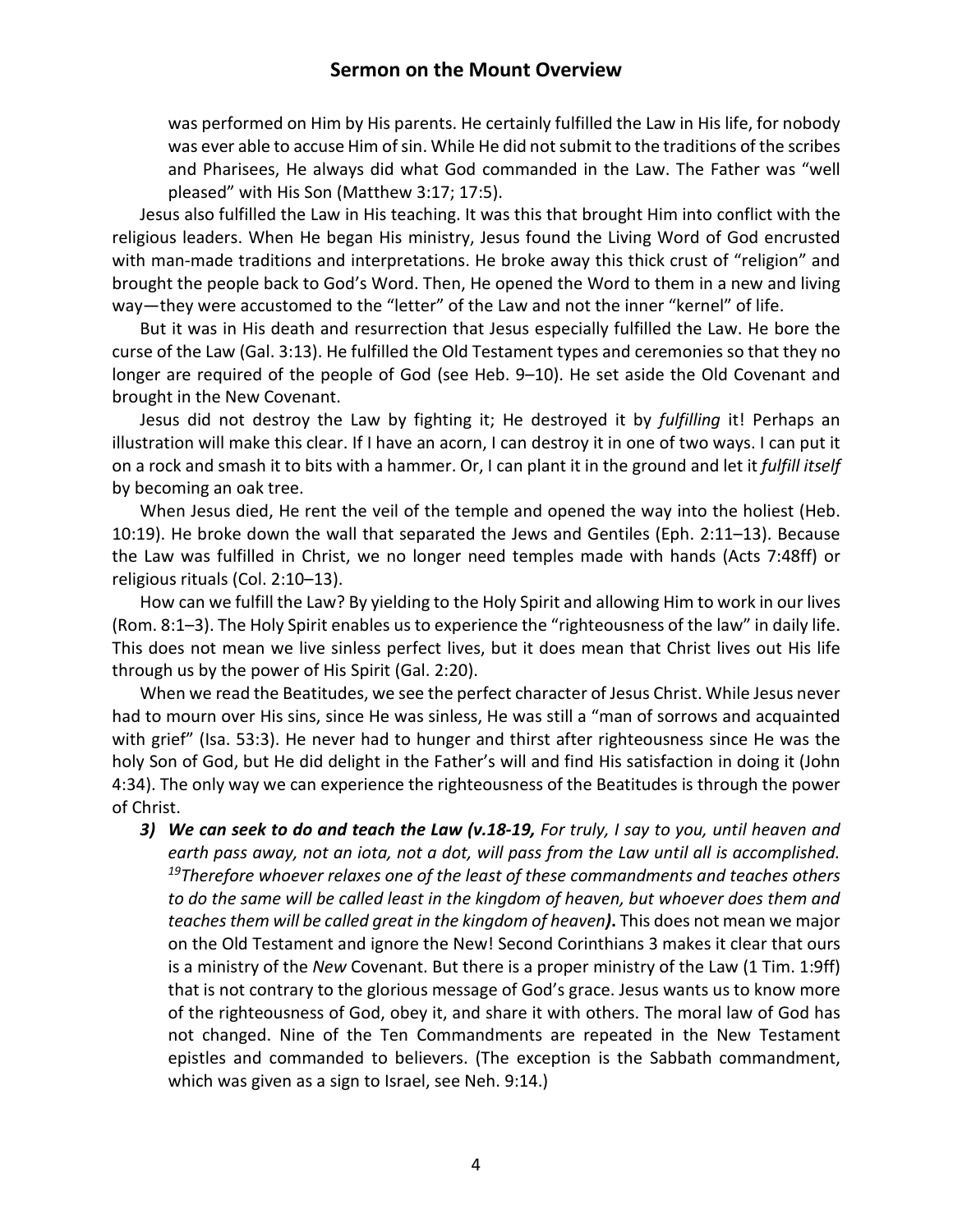We do not obey an external Law because of fear. No, believers today obey an internal Law *and live because of love*. The Holy Spirit teaches us the Word and enables us to obey. Sin is still sin, and God still punishes sin. In fact, we in this present age are *more* responsible because we have been taught and given more!

#### **How Righteousness Works in Daily Life (Matthew 5:21–48)**

Jesus took six important Old Testament laws and interpreted them for His people in the light of the new life He came to give. He made a fundamental change without altering God's standards: He dealt with the attitudes and intents of the heart and not simply with the external action. The Pharisees said that righteousness consisted of performing certain actions, but Jesus said it centered in the attitudes of the heart.

Likewise, with sin: The Pharisees had a list of external actions that were sinful, but Jesus explained that sin came from the attitudes of the heart. Anger is murder in the heart; lust is adultery in the heart. The person who says that he "lives by the Sermon on the Mount" may not realize that the Sermon on the Mount is *more difficult* to keep than the original Ten Commandments!

*Murder (vv. 21–26; [Ex. 20:13] <sup>20</sup> For I tell you, unless your righteousness exceeds that of the scribes and Pharisees, you will never enter the kingdom of heaven. 21 "You have heard that it was said to those of old, 'You shall not murder; and whoever murders will be liable to judgment.' 22 But I say to you that everyone who is angry with his brother will be liable to judgment; whoever insults his brother will be liable to the council; and whoever says, 'You fool!' will be liable to the hell of fire. 23 So if you are offering your gift at the altar and there remember that your brother has something against you, 24 leave your gift there before the altar and go. First be reconciled to your brother, and then come and offer your gift. 25 Come to terms quickly with your accuser while you are going with him to court, lest your accuser hand you over to the judge, and the judge to the guard, and you be put in prison. 26 Truly, I say to you, you will never get out until you have paid the last penny.)***.** I have read that one out of every thirty-five deaths in Chicago is a murder, and that most of these murders are "crimes of passion" caused by anger among friends or relatives. Jesus did not say that anger leads to murder; He said that anger *is* murder.

There is a holy anger against sin (Eph. 4:26), but Jesus talked about an unholy anger against people. The word He used in Matthew 5:22 means "a settled anger, malice that is nursed inwardly." Jesus described a sinful experience that involved several stages. First there was *causeless anger*. This anger then exploded into *words:* "Raca—empty-headed person!" These words added fuel to the fire so that the person said, "You fool—rebel!"

Anger is such a foolish thing. It makes us destroyers instead of builders. It robs us of freedom and makes us prisoners. To hate someone is to commit murder in our hearts (1 John 3:15).

This does not mean that we should go ahead and murder someone we hate, since we have already sinned inwardly. Obviously, sinful feelings are not excuses for sinful deeds. Sinful anger robs us of fellowship with God as well as with our brothers, but it does not put us into jail as murderers. However, more than one person has become a murderer because he failed to control sinful anger.

Sinful anger must be faced honestly and must be confessed to God as sin. We must go to our brother and get the matter settled, and we must do it quickly. The longer we wait, the worse the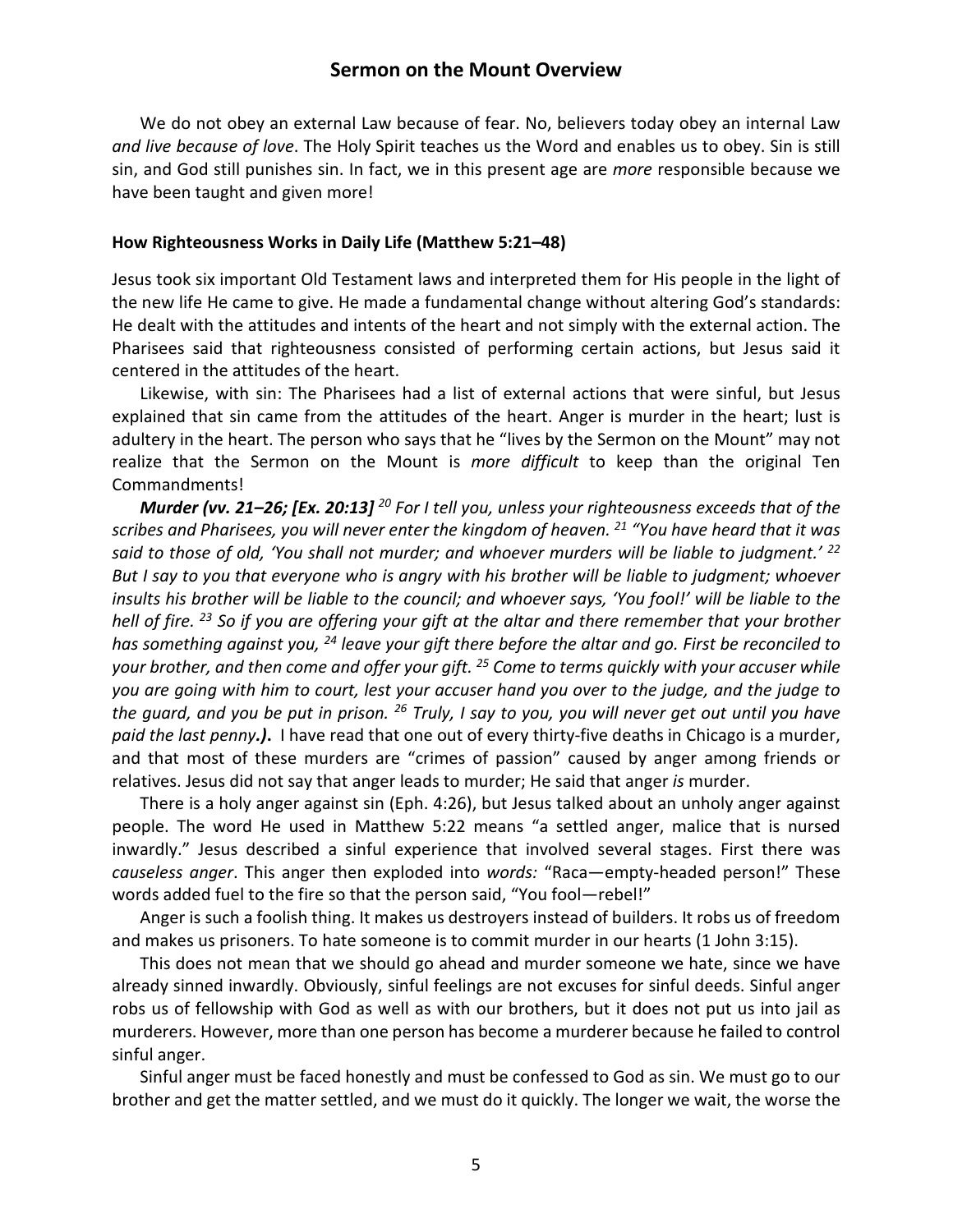bondage becomes! We put ourselves into a terrible prison when we refuse to be reconciled. (See Matthew 18:15–20 for additional counsel.) It has well been said that the person who refuses to forgive his brother destroys the very bridge over which he himself must walk.

*Adultery (vv. 27–30; [Ex. 20:14] <sup>27</sup> "You have heard that it was said, 'You shall not commit adultery.' 28 But I say to you that everyone who looks at a woman with lustful intent has already committed adultery with her in his heart. 29 If your right eye causes you to sin, tear it out and throw it away. For it is better that you lose one of your members than that your whole body be thrown into hell. 30 And if your right hand causes you to sin, cut it off and throw it away. For it is better that you lose one of your members than that your whole body go into hell*.*)***.** Jesus affirmed God's law of purity, and then explained that the intent of this law was to reveal the sanctity of sex and the sinfulness of the human heart. God created sex, and God protects sex. He has the authority to regulate it and to punish those who rebel against His laws. He does not regulate sex because He wants to rob us, but rather, because He wants to bless us. Whenever God says, "No" it is that He might say "Yes."

Sexual impurity begins in the desires of the heart. Again, Jesus is not saying that lustful desires are identical to lustful deeds, and therefore a person might just as well go ahead and commit adultery. The desire and the deed are not identical, but spiritually speaking, they are equivalent. The "look" that Jesus mentioned was not a casual glance, but a constant stare *with the purpose of lusting*. It is possible for a man to glance at a beautiful woman and know that she is beautiful, but not lust after her. The man Jesus described looked at the woman *for the purpose of feeding his inner sensual appetites* as a substitute for the act. It was not accidental; it was planned.

How do we get victory? By purifying the desires of the heart (appetite leads to action) and disciplining the actions of the body. Obviously, our Lord is not talking about literal surgery; for this would not solve the problem in the heart. The eye and the hand are usually the two "culprits" when it comes to sexual sins, so they must be disciplined. Jesus said, "Deal immediately and decisively with sin! Don't taper off—cut off!" Spiritual surgery is more important than physical surgery, for the sins of the body can lead to eternal judgment. We think of passages like Colossians 3:5 and Romans 6:13; 12:1–2; 13:14.

*Divorce (vv. 31–32, "It was also said, 'Whoever divorces his wife, let him give her a certificate of divorce.' 32 But I say to you that everyone who divorces his wife, except on the ground of sexual immorality, makes her commit adultery, and whoever marries a divorced woman commits adultery*.*)***.** Our Lord dealt with this in greater detail in Matthew 19:1–12.

*Swearing (vv. 33–37; [Lev. 19:12; Deut. 23:23] <sup>33</sup> "Again you have heard that it was said to those of old, 'You shall not swear falsely, but shall perform to the Lord what you have sworn.' 34 But I say to you, Do not take an oath at all, either by heaven, for it is the throne of God, 35 or by the earth, for it is his footstool, or by Jerusalem, for it is the city of the great King. 36 And do not take an oath by your head, for you cannot make one hair white or black. 37 Let what you say be simply 'Yes' or 'No'; anything more than this comes from evil.)***.** This is not the sin of "cursing," but the sin of using oaths to affirm that what is said is true. The Pharisees used all kinds of tricks to sidestep the truth, and oaths were among them. They would avoid using the holy name of God, but they would come close by using the city of Jerusalem, heaven, earth, or some part of the body.

Jesus taught that our conversation should be so honest, and our character so true, that we would not need "crutches" to get people to believe us. Words depend on character, and oaths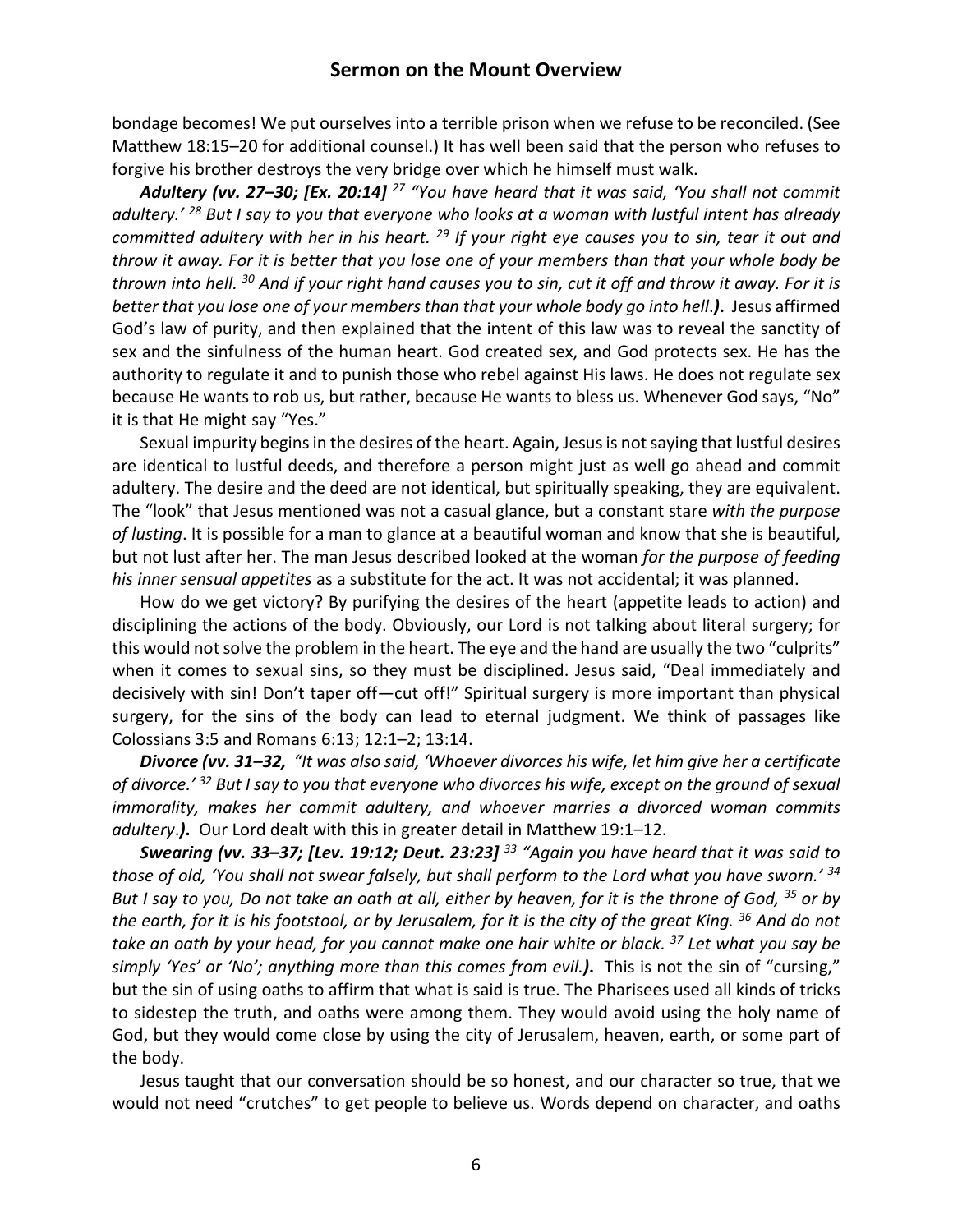cannot compensate for a poor character. "In the multitude of words there wanteth not sin; but he that refraineth his lips is wise" (Prov. 10:19). The more words a man uses to convince us, the more suspicious we should be.

*Retaliation (vv. 38–42; [Lev. 24:19–22] <sup>38</sup> "You have heard that it was said, 'An eye for an eye and a tooth for a tooth.' 39 But I say to you, Do not resist the one who is evil. But if anyone slaps you on the right cheek, turn to him the other also. 40 And if anyone would sue you and take your tunic, let him have your cloak as well. 41 And if anyone forces you to go one mile, go with him two miles. 42 Give to the one who begs from you, and do not refuse the one who would borrow from you*.*)***.** The original law was a fair one; it kept people from forcing the offender to pay a greater price than the offense deserved. It also prevented people from taking personal revenge. Jesus replaced a law with an attitude: be willing to suffer loss yourself rather than cause another to suffer. Of course, He applied this to *personal insults*, not to groups or nations. The person who retaliates only makes himself and the offender feel worse; and the result is a settled war and not peace.

In order to "turn the other cheek," we must stay where we are and not run away. This demands both faith and love. It also means that *we* will be hurt, but it is better to be hurt on the outside than to be harmed on the inside. But it further means that *we should try to help the sinner*. We are vulnerable, because he may attack us anew; but we are also victorious, because Jesus is on our side, helping us and building our characters. Psychologists tell us that violence is born of weakness, not strength. It is the strong man who can love and suffer hurt; it is the weak man who thinks only of himself and hurts others to protect himself. He hurts others then runs away to protect himself.

*Love of enemies (vv. 43–48; [Lev. 19:17–18] <sup>43</sup> "You have heard that it was said, 'You shall love your neighbor and hate your enemy.' 44 But I say to you, Love your enemies and pray for those who persecute you, 45 so that you may be sons of your Father who is in heaven. For he makes his sun rise on the evil and on the good, and sends rain on the just and on the unjust. 46 For if you love those who love you, what reward do you have? Do not even the tax collectors do the same? 47 And if you greet only your brothers, what more are you doing than others? Do not even the Gentiles do the same? 48 You therefore must be perfect, as your heavenly Father is perfect.)***.** Nowhere did the Law teach hatred for one's enemies. Passages like Exodus 23:4–5 indicate just the opposite! Jesus defined our enemies as those who curse us, hate us, and exploit us selfishly. Since Christian love is an act of the will, and not simply an emotion, He has the right to command us to love our enemies. After all, He loved us when we were His enemies (Rom. 5:10). We may show this love by blessing those who curse us, doing good to them, and praying for them. When we pray for our enemies, we find it easier to love them. It takes the "poison" out of our attitudes.

Jesus gave several reasons for this admonition. (1) This love is a mark of maturity, proving that we are *sons* of the Father, and not just little children. (2) It is Godlike. The Father shares His good things with those who oppose Him. Matthew 5:45 suggests that our love "creates a climate" of blessings that makes it easy to win our enemies and make them our friends. Love is like the sunshine and rain that the Father sends so graciously. (3) It is a testimony to others. "What do ye more than others?" is a good question. God expects us to live on a much higher plane than the lost people of the world who return good for good and evil for evil. As Christians, we must return good for evil as an investment of love.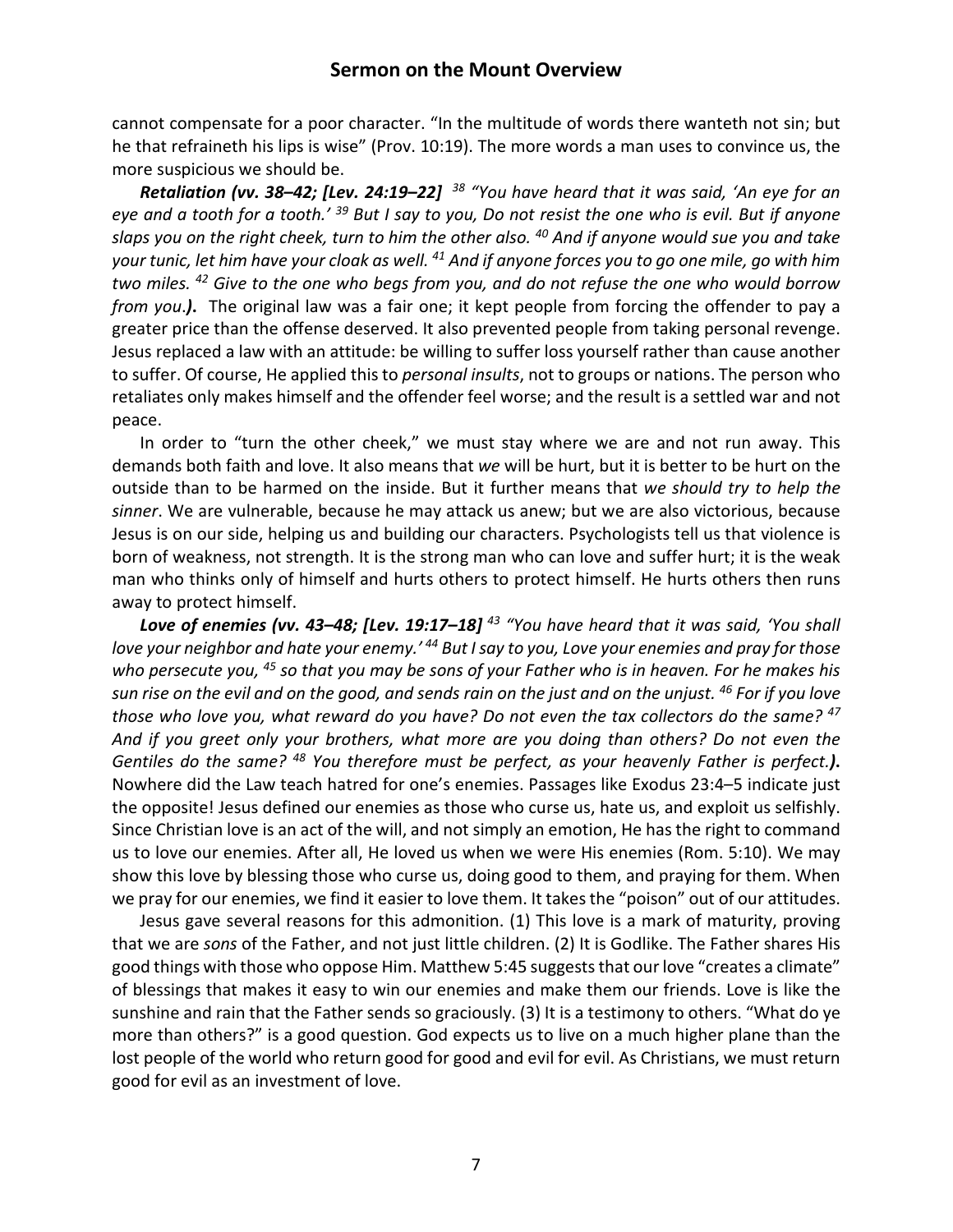The word *perfect* in Matthew 5:48 does not imply *sinlessly* perfect, for that is impossible in this life (though it is a good goal to strive for). It suggests completeness, maturity, as the sons of God. The Father loves His enemies and seeks to make them His children, and we should assist Him!

# **THE KING'S PRINCIPLES: TRUE WORSHIP**

#### *Matthew 6*

The true righteousness of the kingdom must be applied in the everyday activities of life. This is the emphasis in the rest of the Sermon on the Mount. Jesus related this principle to our relationships to God in worship (Matthew 6:1–18), our relationship to material things (Matthew 6:19–34), and our relationship to other people (Matthew 7:1–20).

Jesus also warned about the danger of hypocrisy (Matthew 6:2, 5, 16), the sin of using religion to cover up sin. A hypocrite is not a person who falls short of his high ideals, or who occasionally sins, because all of us experience these failures. A hypocrite *deliberately* uses religion to cover up his sins and promote his own gains. The Greek word translated *hypocrite* originally meant "an actor who wears a mask."

The righteousness of the Pharisees was insincere and dishonest. They practiced their religion for the applause of men, not for the reward of God. But true righteousness must come from within. We should test ourselves to see whether we are sincere and honest in our Christian commitment. In this chapter, Christ applied this test to four different areas of life.

Our Giving (Matthew 6:1-4, <sup>"</sup>Beware of practicing your righteousness before other people in *order to be seen by them, for then you will have no reward from your Father who is in heaven. <sup>2</sup> "Thus, when you give to the needy, sound no trumpet before you, as the hypocrites do in the synagogues and in the streets, that they may be praised by others. Truly, I say to you, they have received their reward. 3 But when you give to the needy, do not let your left hand know what your right hand is doing, 4 so that your giving may be in secret. And your Father who sees in secret will reward you.*) Giving alms to the poor, praying, and fasting were important disciplines in the religion of the Pharisees. Jesus did not condemn these practices, but He did caution us to make sure that our hearts are right as we practice them. The Pharisees used almsgiving to gain favor with God and attention from men, both of which were wrong motives. No amount of giving can purchase salvation; for salvation is the gift of God (Eph. 2:8–9). And to live for the praise of men is a foolish thing because the glory of man does not last (1 Peter 1:24). It is the glory and praise of God that really counts!

Our sinful nature is so subtle that it can defile even a good thing like sharing with the poor. If our motive is to get the praise of men, then like the Pharisees, we will call attention to what we are doing. But if our motive is to serve God in love and please Him, then we will give our gifts without calling attention to them. As a result, we will grow spiritually; God will be glorified; and others will be helped. But if we give with the wrong motive, we rob ourselves of blessing and reward and rob God of glory, even though the money we share might help a needy person.

Does this mean that it is wrong to give openly? Must all giving be anonymous? Not necessarily, for everyone in the early church knew that Barnabas had given the income from the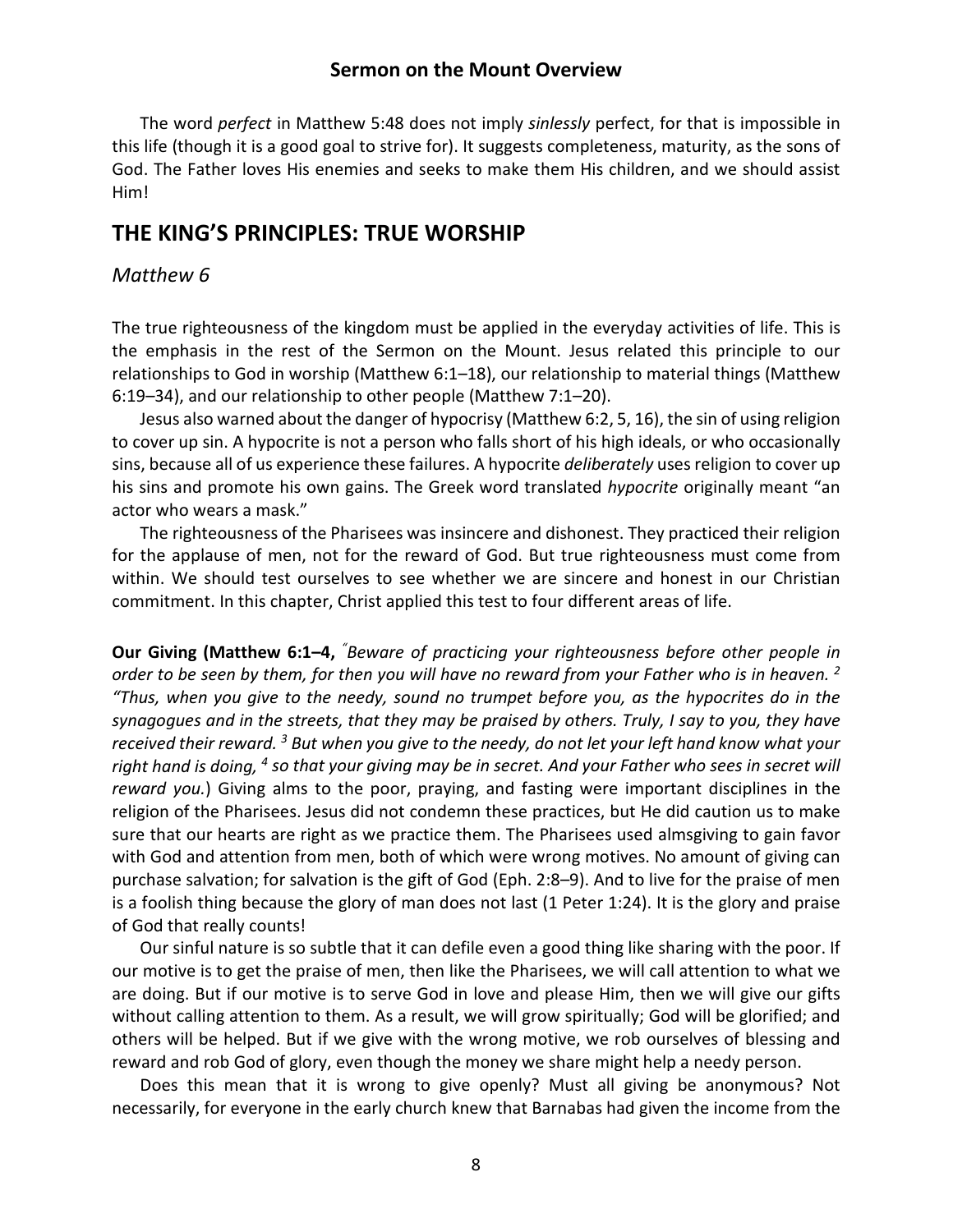sale of his land (Acts 4:34–37). When the church members laid their money at the Apostles' feet, it was not done in secret. The difference, of course, was in the *motive* and *manner* in which it was done. A contrast is Ananias and Sapphira (Acts 5:1–11), who tried to use their gift to make people think they were more spiritual than they really were.

#### **Our Praying (Matthew 6:5–15)**

Jesus gave four instructions to guide us in our praying.

*We must pray in secret before we pray in public (v. 5-6, "And when you pray, you must not be like the hypocrites. For they love to stand and pray in the synagogues and at the street corners, that they may be seen by others. Truly, I say to you, they have received their reward. 6 But when you pray, go into your room and shut the door and pray to your Father who is in secret. And your Father who sees in secret will reward you.).* It is not wrong to pray in public in the assembly (1 Tim. 2:1ff), or even when blessing food (John 6:11) or seeking God's help (John 11:41–42; Acts 27:35). But it is wrong to pray in public if we are not in the habit of praying in private. Observers may think that we are practicing prayer when we are not, and this is hypocrisy. The word translated *closet* means "a private chamber." It could refer to the store-chamber in a house. Our Lord prayed privately (Mark 1:35); so did Elisha (2 Kings 4:32ff) and Daniel (Dan. 6:10ff).

*We must pray sincerely (vv. 7–8, "And when you pray, do not heap up empty phrases as the Gentiles do, for they think that they will be heard for their many words. 8 Do not be like them, for your Father knows what you need before you ask him.).* The fact that a request is repeated does not make it a "vain repetition"; for both Jesus and Paul repeated their petitions (Matthew 26:36– 46; 2 Cor. 12:7–8). A request becomes a "vain repetition" if it is only a babbling of words without a sincere heart desire to seek and do God's will. The mere reciting of memorized prayers can be vain repetition. The Gentiles had such prayers in their pagan ceremonies (see 1 Kings 18:26).

My friend Dr. Robert A. Cook has often said, "All of us have one routine prayer in our system; and once we get rid of it, then we can really start to pray!" I have noticed this, not only in my own praying, but often when I have conducted prayer meetings. With some people, praying is like putting the needle on a phonograph record *and then forgetting about it*. But God does not answer insincere prayers.

*We must pray in God's will (vv. 9–13, Pray then like this: "Our Father in heaven, hallowed be your name.10 Your kingdom come, your will be done, on earth as it is in heaven.11 Give us this day our daily bread,12 and forgive us our debts, as we also have forgiven our debtors.13 And lead us not into temptation, but deliver us from evil.).* This prayer is known familiarly as "The Lord's Prayer," but "The Disciples' Prayer" would be a more accurate title. Jesus did not give this prayer to us to be memorized and recited a given number of times. In fact, He gave this prayer *to keep us* from using vain repetitions. Jesus did not say, "Pray in these words." He said, "Pray after this manner"; that is, "Use this prayer as a pattern, not as a substitute."

The purpose of prayer is to glorify God's name, and to ask for help to accomplish His will on earth. This prayer begins with *God's* interests, not ours: God's name, God's kingdom, and God's will. Robert Law has said, "Prayer is a mighty instrument, not for getting man's will done in heaven, but for getting God's will done in earth." We have no right to ask God for anything that will dishonor His name, delay His kingdom, or disturb His will on earth.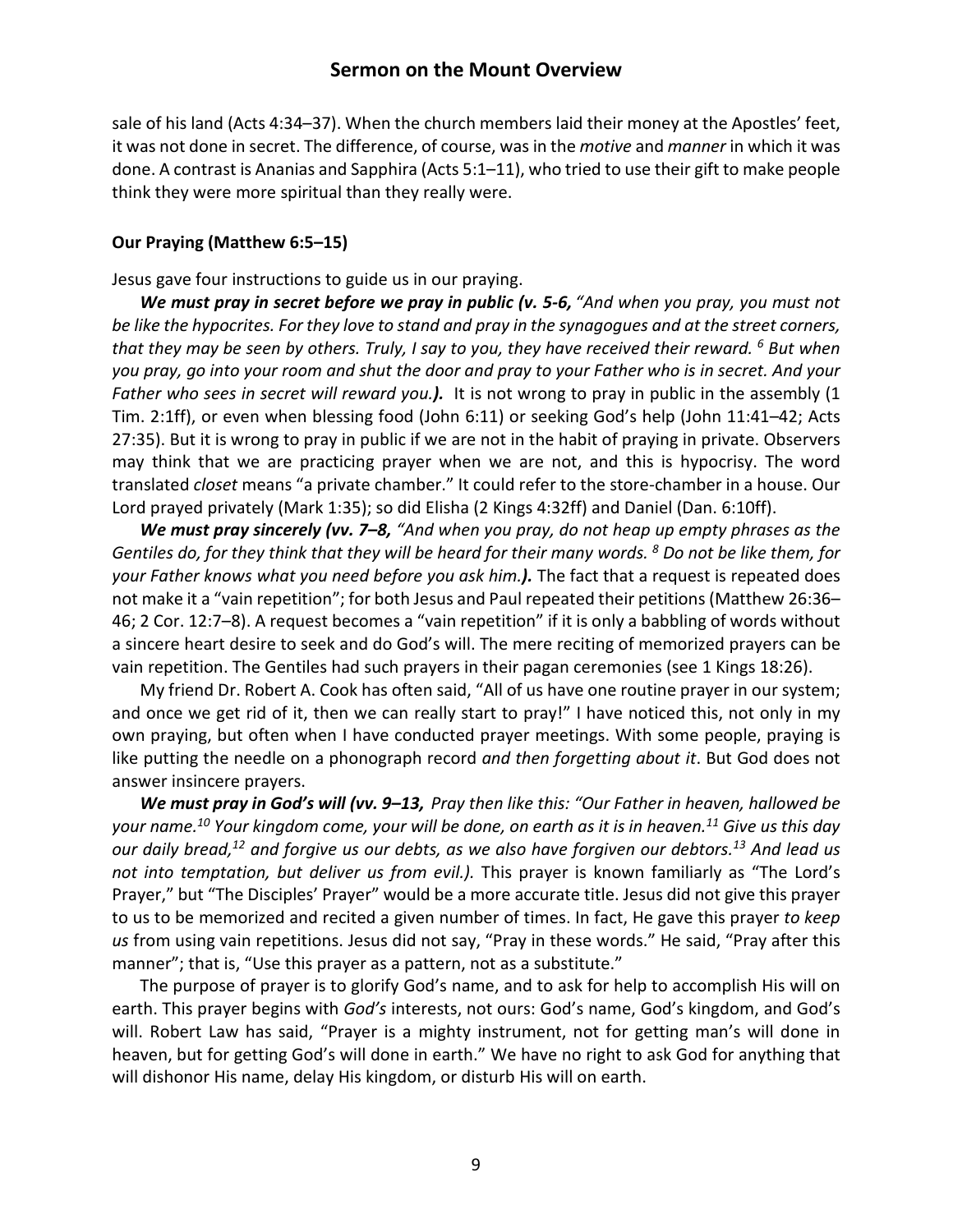It is worth noting that there are *no singular pronouns* in this prayer; they are all plural. It begins with "OUR Father." When we pray, we must remember that we are part of God's worldwide family of believers. We have no right to ask for ourselves anything that would harm another member of the family. If we are praying in the will of God, the answer will be a blessing to all of God's people in one way or another.

If we put God's concerns first, then we can bring our own needs. God is concerned about our needs and knows them even before we mention them (Matthew 6:8). If this is the case, then why pray? Because prayer is the God-appointed way to have these needs met (see James 4:1–3). *Prayer prepares us for the proper use of the answer*. If we know our need, and if we voice it to God, trusting Him for His provision, then we will make better use of the answer than if God forced it on us without our asking.

It is right to pray for daily physical needs, for forgiveness, and for guidance and protection from evil. "Lead us not into temptation" does not mean that God tempts His children (James 1:13–17). In this petition we are asking God to guide us so that we will not get out of His will and get involved in a situation of temptation (1 John 5:18), or even in a situation of tempting God so that He must miraculously rescue us (Matthew 4:5–7).

*We must pray, having a forgiving spirit toward others (vv. 14–15, For if you forgive others their trespasses, your heavenly Father will also forgive you, 15 but if you do not forgive others their trespasses, neither will your Father forgive your trespasses*.*)***.** In this "appendix" to the prayer, Jesus expanded the last phrase of Matthew 6:12, "as we forgive our debtors." He later repeated this lesson to His disciples (Mark 11:19–26). He was not teaching that believers earned God's forgiveness by forgiving others; for this would be contrary to God's free grace and mercy. However, if we have truly *experienced* God's forgiveness, then we will have a readiness to forgive others (Eph. 4:32; Col. 3:13). Our Lord illustrated this principle in the Parable of the Unmerciful Servant (Matthew 18:21–35).

We have seen that true praying is a "family affair" ("Our Father"). If the members of the family are not getting along with one another, how can they claim to have a right relationship with the Father? The emphasis in 1 John 4 is that we show our love for God by loving our brothers. When we forgive each other, we are not *earning* the right to prayer; for the privilege of prayer is a part of our *sonship* (Rom. 8:15–16). Forgiveness belongs to the matter of *fellowship:* If I am not in fellowship with God, I cannot pray effectively. But fellowship with my brother helps to determine my fellowship with God; hence, forgiveness is important to prayer.

Since prayer involves glorifying God's name, hastening the coming of God's kingdom (2 Peter 3:12), and helping to accomplish God's will on earth, the one praying must not have sin in his heart. If God answered the prayers of a believer who had an unforgiving spirit, He would dishonor His own name. How could God work through such a person to get His will done on earth? If God gave him his requests, He would be encouraging sin! The important thing about prayer is not simply getting an answer, but *being the kind of person whom God can trust with an answer*.

**Our Fasting (Matthew 6:16–18,** *"And when you fast, do not look gloomy like the hypocrites, for they disfigure their faces that their fasting may be seen by others. Truly, I say to you, they have received their reward. 17 But when you fast, anoint your head and wash your face, 18 that your fasting may not be seen by others but by your Father who is in secret. And your Father who sees in secret will reward you.)* The only fast that God actually required of the Jewish people was on the annual Day of Atonement (Lev. 23:27). The Pharisees fasted each Monday and Thursday (Luke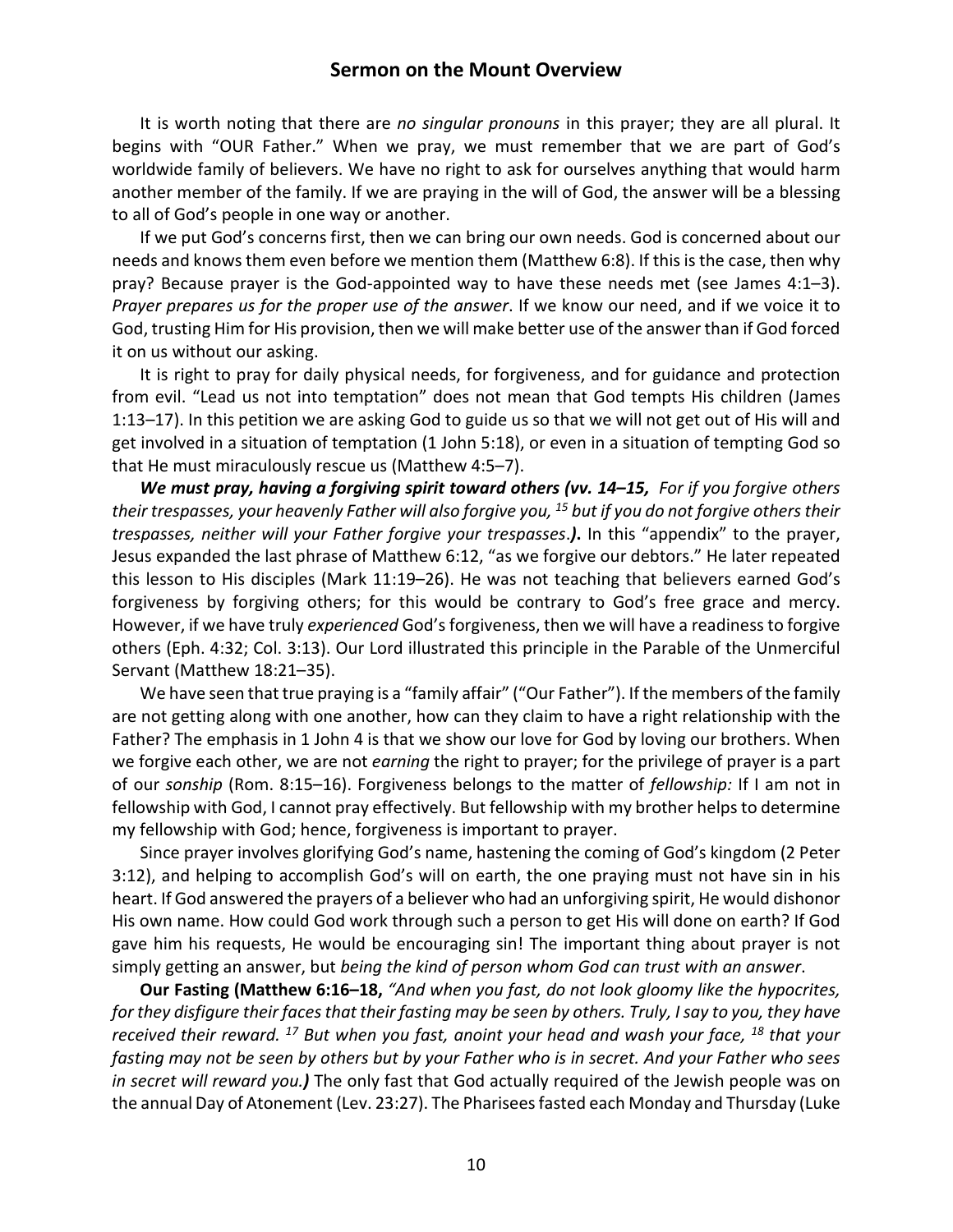18:12) and did so in such a way that people knew they were fasting. Their purpose, of course, was to win the praise of men. As a result, the Pharisees lost God's blessing.

It is not wrong to fast, if we do it in the right way and with the right motive. Jesus fasted (Matthew 4:3); so did the members of the early church (Acts 13:2). Fasting helps to discipline the appetites of the body (Luke 21:34) and keep our spiritual priorities straight. But fasting must never become an opportunity for temptation (1 Cor. 7:5). Simply to deprive ourselves of a natural benefit (such as food or sleep) is not *of itself* fasting. We must devote ourselves to God and worship Him. Unless there is the devotion of the heart (see Zech. 7) there is no lasting spiritual benefit.

As with giving and praying, true fasting must be done in secret; it is between the believer and God. To "make unsightly" our faces (by looking glum and asking for pity and praise) would be to destroy the very purpose of the fast. Our Lord here laid down a basic principle of spiritual living: Nothing that is truly spiritual will violate that which God has given us in nature. God usually does not tear down one good thing in order to build up another. If we have to look miserable to be considered spiritual, then there is something wrong with our views of spirituality.

Remember that *hypocrisy robs us of reality in Christian living*. We substitute reputation for character, mere words for true prayer, money for the devotion of the heart. No wonder Jesus compared the Pharisees to tombs that were whitewashed on the outside, but filthy on the inside! (Matthew 23:27–28)

But hypocrisy not only robs us of character, it also *robs us of spiritual rewards*. Instead of the eternal approval of God, we receive the shallow praise of men. We pray, but there are no answers. We fast, but the inner man shows no improvement. The spiritual life becomes hollow and lifeless. We miss the blessing of God here and now, and also lose the reward of God when Christ returns.

Hypocrisy also *robs us of spiritual influence*. The Pharisees were a negative influence; whatever they touched was defiled and destroyed. The people who admired them and obeyed the Pharisees' words thought they themselves were being helped, when in reality, they were being hurt.

The first step toward overcoming hypocrisy is to be honest with God in our secret life. We must never pray anything that we do not mean from the heart; otherwise, our prayers are simply empty words. Our motive must be to please God alone, no matter what men may say or do. We must cultivate the heart in the secret place. It has well been said, "The most important part of a Christian's life is the part that only God sees." When reputation becomes more important than character, we have become hypocrites.

#### **Our Use of Wealth (Matthew 6:19–34)**

We are accustomed to dividing life into the "spiritual" and the "material"; but Jesus made no such division. In many of His parables, He made it clear that a right attitude toward wealth is a mark of true spirituality (see Luke 12:13ff; 16:1–31). The Pharisees were covetous (Luke 16:14) and used religion to make money. If we have the true righteousness of Christ in our lives, then we will have a proper attitude toward material wealth.

Nowhere did Jesus magnify poverty or criticize the legitimate getting of wealth. God made all things, including food, clothing, and precious metals. God has declared that all things He has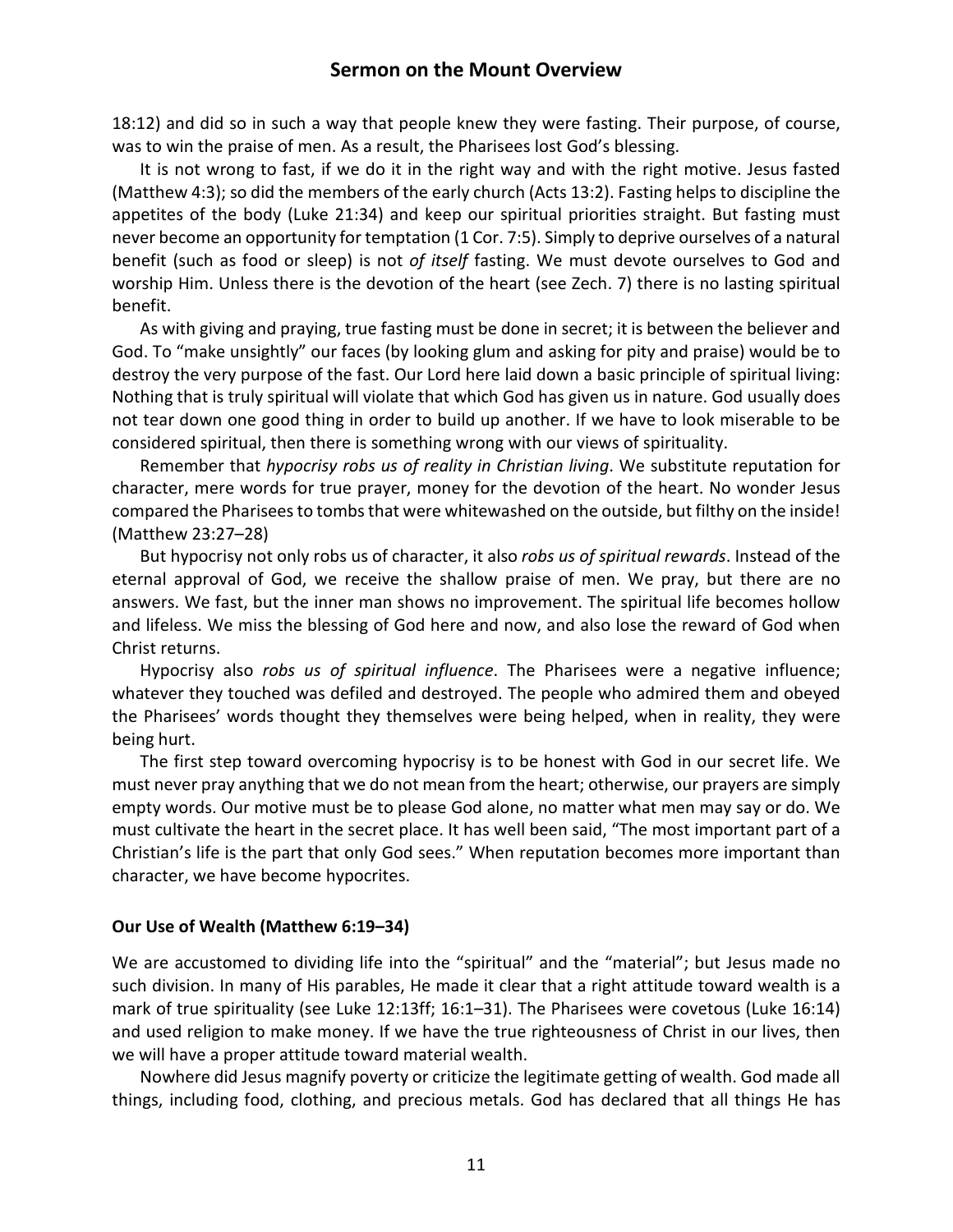made are good (Gen. 1:31). God knows that we need certain things in order to live (Matthew 6:32). In fact, He has given us "richly all things to enjoy" (1 Tim. 6:17). It is not wrong to possess things, *but it is wrong for things to possess us*. The sin of idolatry is as dangerous as the sin of hypocrisy! There are many warnings in the Bible against covetousness (Ex. 20:17; Ps. 119:36; Mark 7:22; Luke 12:15ff; Eph. 5:5; Col. 3:5).

Jesus warned against the sin of living for the things of this life. He pointed out the sad consequences of covetousness and idolatry.

*Enslavement (vv. 19–24, "Do not lay up for yourselves treasures on earth, where moth and rust[n] destroy and where thieves break in and steal, 20 but lay up for yourselves treasures in heaven, where neither moth nor rust destroys and where thieves do not break in and steal. 21 For where your treasure is, there your heart will be also.22 "The eye is the lamp of the body. So, if your eye is healthy, your whole body will be full of light, 23 but if your eye is bad, your whole body will be full of darkness. If then the light in you is darkness, how great is the darkness!24 "No one can serve two masters, for either he will hate the one and love the other, or he will be devoted to the one and despise the other. You cannot serve God and money.).* Materialism will enslave the heart (Matthew 6:19–21), the mind (Matthew 6:22–23), and the will (Matthew 6:24). We can become shackled by the material things of life, but we ought to be liberated and controlled by the Spirit of God.

If the heart loves material things, and puts earthly gain above heavenly investments, then the result can only be a tragic loss. The treasures of earth may be used for God. But if we gather material things for ourselves, we will lose them; *and we will lose our hearts with them*. Instead of spiritual enrichment, we will experience impoverishment.

What does it mean to lay up treasures in heaven? It means to use *all that we have* for the glory of God. It means to "hang loose" when it comes to the material things of life. It also means measuring life by the true riches of the kingdom and not by the false riches of this world.

Wealth not only enslaves the heart, but it also enslaves the mind (Matthew 6:22–23). God's Word often uses the eye to represent the attitudes of the mind. If the eye is properly focused on the light, the body can function properly in its movements. But if the eye is out of focus and seeing double, it results in unsteady movements. It is most difficult to make progress while trying to look in two directions at the same time.

If our aim in life is to get material gain, it will mean darkness within. But if our outlook is to serve and glorify God, there will be light within. If what should be light is really darkness, then we are being controlled by darkness; and outlook determines outcome.

Finally, materialism can enslave the will (Matthew 6:24). We cannot serve two masters simultaneously. Either Jesus Christ is our Lord, or money is our lord. It is a matter of the will. "But those who want to get rich fall into temptation and a snare" (1 Tim. 6:9). If God grants riches, and we use them for His glory, then riches are a blessing. But if we *will* to get rich, and live with that outlook, we will pay a great price for those riches.

*Devaluation (vv. 25–30, "Therefore I tell you, do not be anxious about your life, what you will eat or what you will drink, nor about your body, what you will put on. Is not life more than food, and the body more than clothing? 26 Look at the birds of the air: they neither sow nor reap nor gather into barns, and yet your heavenly Father feeds them. Are you not of more value than they? <sup>27</sup> And which of you by being anxious can add a single hour to his span of life? 28 And why are you anxious about clothing? Consider the lilies of the field, how they grow: they neither toil nor spin,*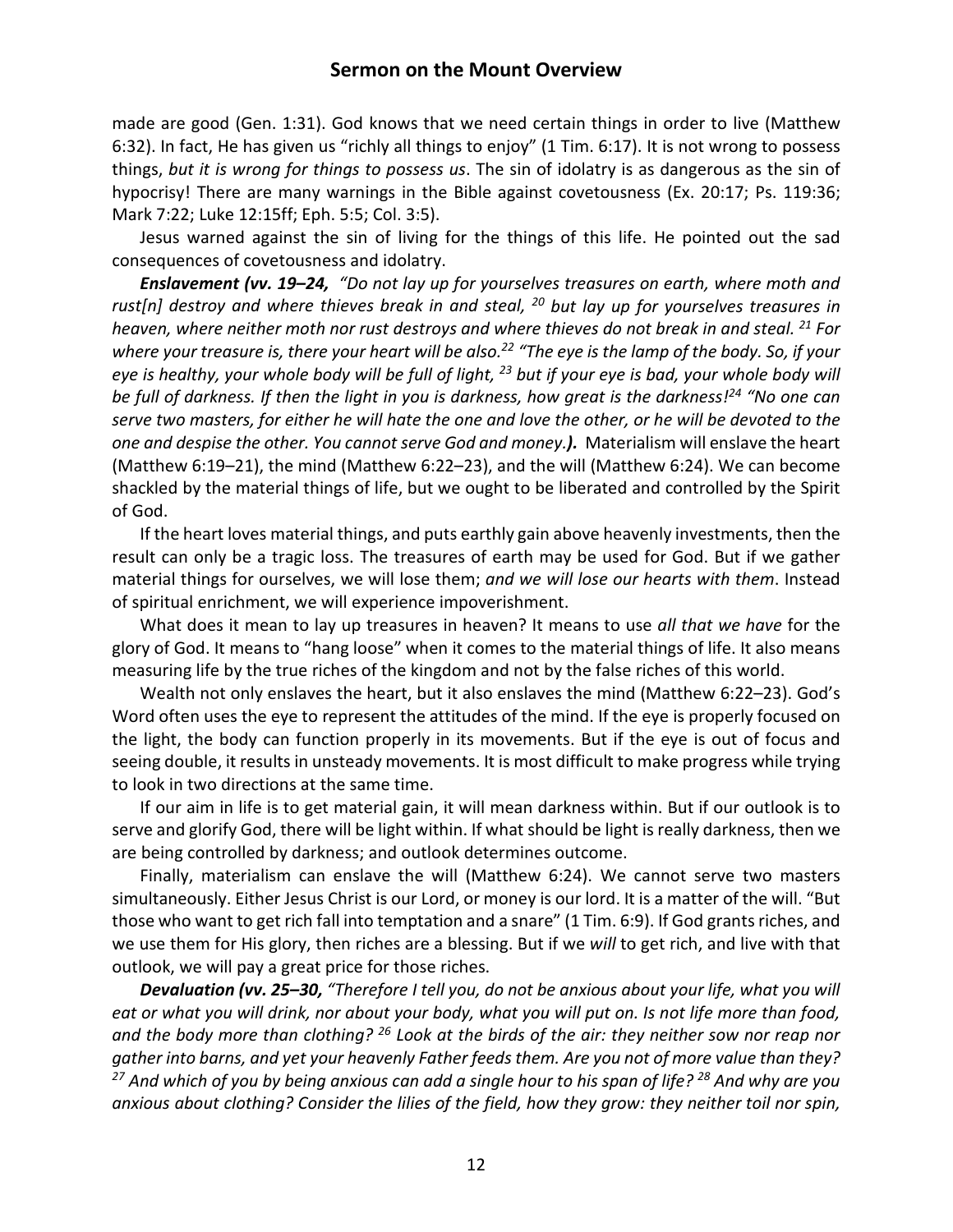*<sup>29</sup> yet I tell you, even Solomon in all his glory was not arrayed like one of these. 30 But if God so clothes the grass of the field, which today is alive and tomorrow is thrown into the oven, will he not much more clothe you, O you of little faith?)***.** Covetousness will not only cheapen our riches, but it will also cheapen *us!* We will start to become worried and anxious, and this anxiety is unnatural and unspiritual. The person who pursues money thinks that riches will solve his problems, when in reality, riches will create more problems! Material wealth gives a dangerous, false sense of security, and that feeling ends in tragedy. The birds and lilies do not fret and worry; yet they have God's wealth in ways that man cannot duplicate. All of nature depends on God, and God never fails. Only mortal man depends on money, and money always fails.

Jesus said that worry is sinful. We may dignify worry by calling it by some other name concern, burden, a cross to bear—but the results are still the same. Instead of helping us live longer, anxiety only makes life shorter (Matthew 6:27). The Greek word translated *take no thought* literally means "to be drawn in different directions." Worry pulls us apart. Until man interferes, everything in nature works together, because all of nature trusts God. Man, however, is pulled apart because he tries to live his own life by depending on material wealth.

God feeds the birds and clothes the lilies. He will feed and clothe us. It is our "little faith" that hinders Him from working as He would. He has great blessings for us if only we will yield to Him and live for the riches that last forever.

*Loss of testimony (vv. 31–33, Therefore do not be anxious, saying, 'What shall we eat?' or 'What shall we drink?' or 'What shall we wear?' 32 For the Gentiles seek after all these things, and your heavenly Father knows that you need them all. 33 But seek first the kingdom of God and his righteousness, and all these things will be added to you.).* To worry about material things is to live like the heathen! If we put God's will and God's righteousness first in our lives, He will take care of everything else. What a testimony it is to the world when a Christian dares to practice Matthew 6:33! What a tragedy it is when so many of us *fail* to practice it.

Loss of joy today (v. 34, "Therefore do not be anxious about tomorrow, for tomorrow will be anxious for itself. Sufficient for the day is its own trouble.*)***.** Worrying about tomorrow does not help either tomorrow or today. If anything, it robs us of our effectiveness today—which means we will be even less effective tomorrow. Someone has said that the average person is crucifying himself between two thieves: the regrets of yesterday and the worries about tomorrow. It is right to plan for the future and even to save for the future (2 Cor. 12:14; 1 Tim. 5:8). But it is a sin to worry about the future and permit tomorrow to rob today of its blessings.

Three words in this section point the way to victory over worry: (1) *faith* (Matthew 6:30), trusting God to meet our needs; (2) *Father* (Matthew 6:32), knowing He cares for His children; and (3) *first* (Matthew 6:33), putting God's will first in our lives so that He might be glorified. If we have faith in our Father and put Him first, He will meet our needs.

Hypocrisy and anxiety are sins. If we practice the true righteousness of the kingdom, we will avoid these sins and live for God's glory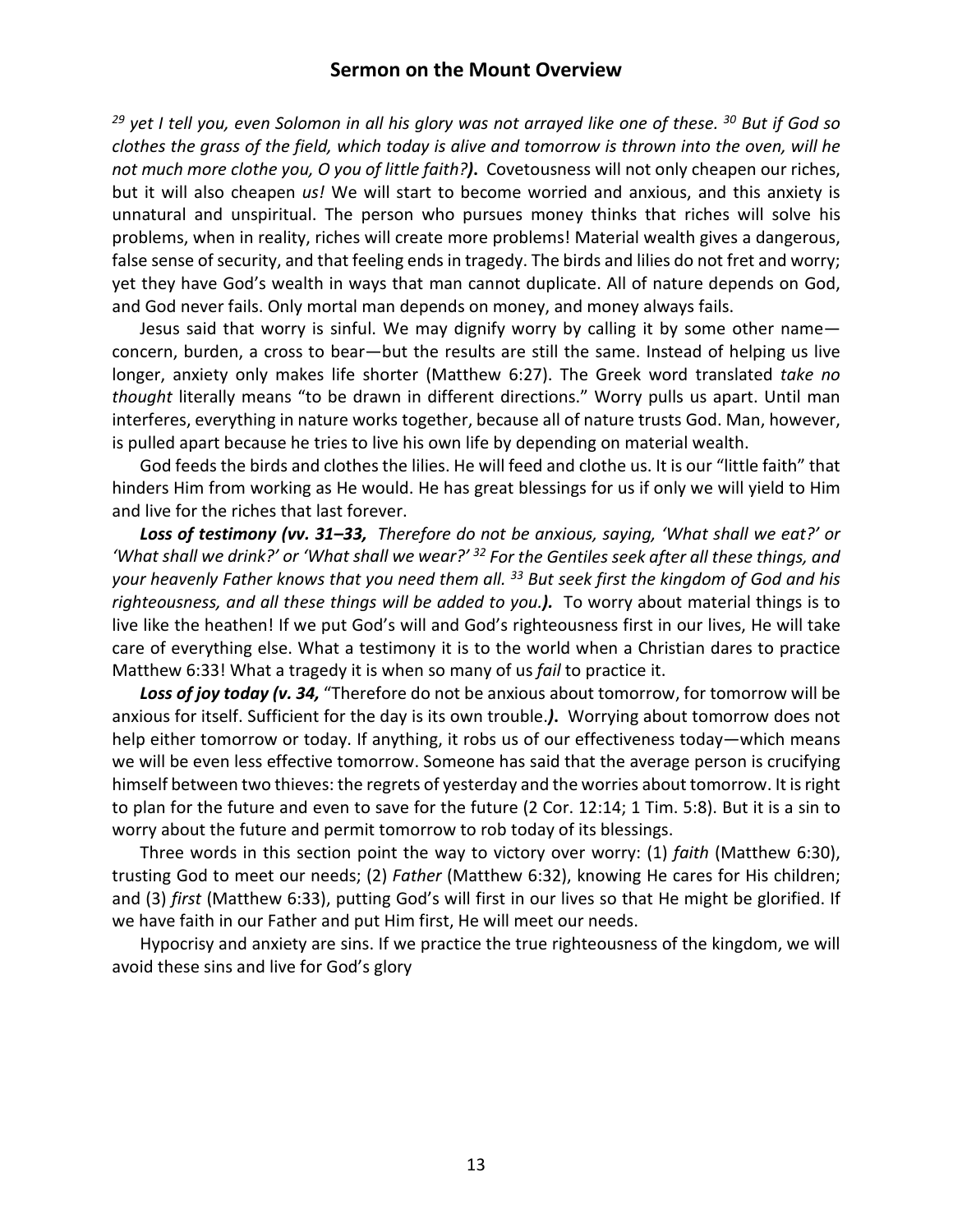# **THE KING'S PRINCIPLES: TRUE JUDGMENT**

# *Matthew 7*

The scribes and Pharisees were guilty of exercising a false judgment about themselves, other people, and even the Lord. Their false righteousness helped to encourage this false judgment. This explains why our Lord closed this important sermon with a discussion of judgment. In it He discussed three different judgments.

## **Our Judgment of Ourselves (Matthew 7:1–5)**

The first principle of judgment is that we begin with ourselves. Jesus did not forbid us to judge others, for careful discrimination is essential in the Christian life. Christian love is not blind (Phil. 1:9–10). The person who believes all that he hears, and accepts everyone who claims to be spiritual will experience confusion and great spiritual loss. But before we judge others, we must judge ourselves. There are several reasons for this.

*We shall be judged (v. 1, "Judge not, that you be not judged.).* The tense of the verb *judged* signifies a once-for-all final judgment. If we first judge ourselves, then we are preparing for that final judgment when we face God. The Pharisees "played God" as they condemned other people; but they never considered that God would one day judge them.

*We are being judged (v. 2, For with the judgment you pronounce you will be judged, and with the measure you use it will be measured to you*.*)***.** The parallel passage in Luke 6:37–38 is helpful here. Not only will God judge us at the end, but people are also judging us right now; and we receive from people exactly what we give. The kind of judgment, and the measure of judgment, comes right back to us. We reap what we have sown.

*We must see clearly to help others (vv. 3–5, Why do you see the speck that is in your brother's eye, but do not notice the log that is in your own eye? 4 Or how can you say to your brother, 'Let me take the speck out of your eye,' when there is the log in your own eye? 5 You hypocrite, first take the log out of your own eye, and then you will see clearly to take the speck out of your brother's eye.)***.** The purpose of self-judgment is to prepare us to serve others. Christians are obligated to help each other grow in grace. When we do not judge ourselves, we not only hurt ourselves, but we also hurt those to whom we could minister. The Pharisees judged and criticized *others* to make themselves look good (Luke 18:9–14). But Christians should judge *themselves* so that they can help others look good. There is a difference!

Let's look at our Lord's illustration of this point. Jesus chose the symbol of the eye because this is one of the most sensitive areas of the human body. The picture of a man with a two-byfour stuck in his eye, trying to remove a speck of dust from another man's eye, is ridiculous indeed! If we do not honestly face up to our own sins, and confess them, we blind ourselves to ourselves; and then we cannot see clearly enough to help others. The Pharisees saw the sins of other people, but they would not look at their own sins.

In Matthew 6:22–23, Jesus used the illustration of the eye to teach us how to have a spiritual outlook on life. *We must not pass judgment on others' motives*. We should examine their actions and attitudes, but we cannot judge their motives—for only God can see their hearts. It is possible for a person to do a good work with a bad motive. It is also possible to fail in a task and yet be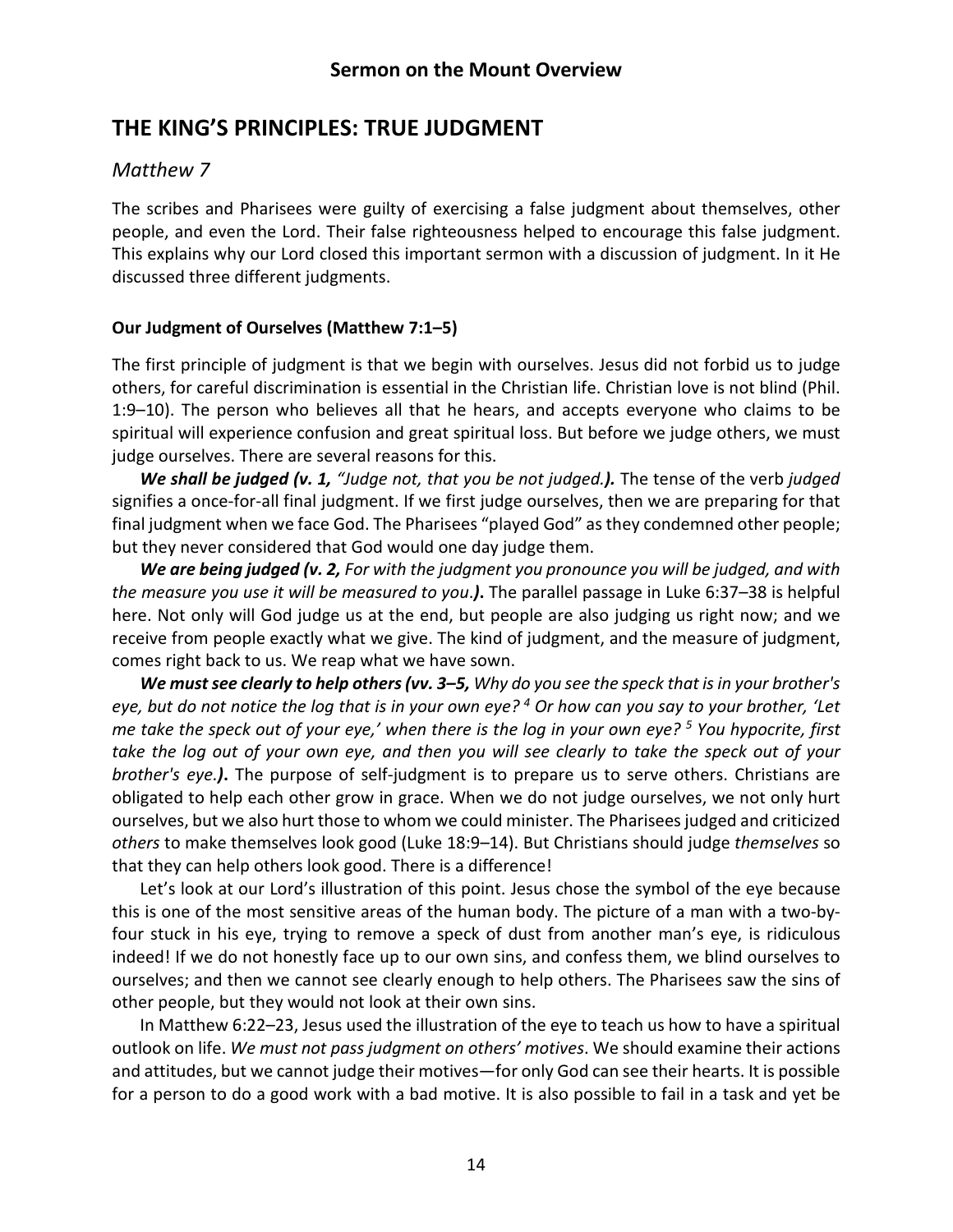very sincerely motivated. When we stand before Christ at the Judgment Seat, He will examine the secrets of the heart and reward us accordingly (Rom. 2:16; Col. 3:22–25).

The image of the eye teaches us another truth: We must exercise love and tenderness when we seek to help others (Eph. 4:15). I have had extensive eye examinations, and once had surgery to remove an imbedded speck of steel; and I appreciated the tenderness of the physicians. Like eye doctors, we should minister to people we want to help with tender loving care. We can do more damage than a speck of dirt in the eye if we approach others with impatience and insensitivity.

Two extremes must be avoided in this matter of spiritual self-examination. The first is the deception of a shallow examination. Sometimes we are so sure of ourselves that we fail to examine our hearts honestly and thoroughly. A quick glance into the mirror of the Word will never reveal the true situation (James 1:22–25).

The second extreme is what I call a "perpetual autopsy." Sometimes we get so wrapped up in self-examination that we become unbalanced. But we should not look only at ourselves, or we will become discouraged and defeated. We should look by faith to Jesus Christ and let Him forgive and restore us. Satan is the accuser (Rev. 12:10), and he enjoys it when we accuse and condemn ourselves!

After we have judged ourselves honestly before God, and have removed those things that blind us, then we can help others and properly judge their works. But if we know there are sins in our lives, and we try to help others, we are hypocrites. In fact, it is possible for ministry to be a device to cover up sin! The Pharisees were guilty of this, and Jesus denounced them for it.

#### **Our Judgment of Others (Matthew 7:6–20)**

Christians must exercise discernment; for not everyone is a sheep. Some people are dogs or hogs, and some are wolves in sheep's clothing! We are the Lord's sheep, but this does not mean we should let people pull the wool over our eyes!

*The reason we must judge (v. 6, "Do not give dogs what is holy, and do not throw your pearls before pigs, lest they trample them underfoot and turn to attack you.).* As God's people, we are privileged to handle the "holy things" of the Lord. He has entrusted to us the precious truths of the Word of God (2 Cor. 4:7), and we must regard them carefully. No dedicated priest would throw meat from the altar to a filthy dog, and only a fool would give pearls to a pig. While it is true that we must carry the Gospel "to every creature" (Mark 16:15), it is also true that we must not cheapen the Gospel by a ministry that lacks discernment. Even Jesus refused to talk to Herod (Luke 23:9), and Paul refused to argue with people who resisted the Word (Acts 13:44–49).

The reason for judgment, then, is not that we might condemn others, but that we might be able to minister to them. Notice that Jesus always dealt with individuals according to their needs and their spiritual condition. He did not have a memorized speech that He used with everybody. He discussed the new birth with Nicodemus, but He spoke of living water to the Samaritan woman. When the religious leaders tried to trap Him, He refused to answer their question (Matthew 21:23–27). It is a wise Christian who first assesses the condition of a person's heart before sharing the precious pearls.

*The resources God gives us (vv. 7–11, "Ask, and it will be given to you; seek, and you will find; knock, and it will be opened to you. 8 For everyone who asks receives, and the one who seeks finds,*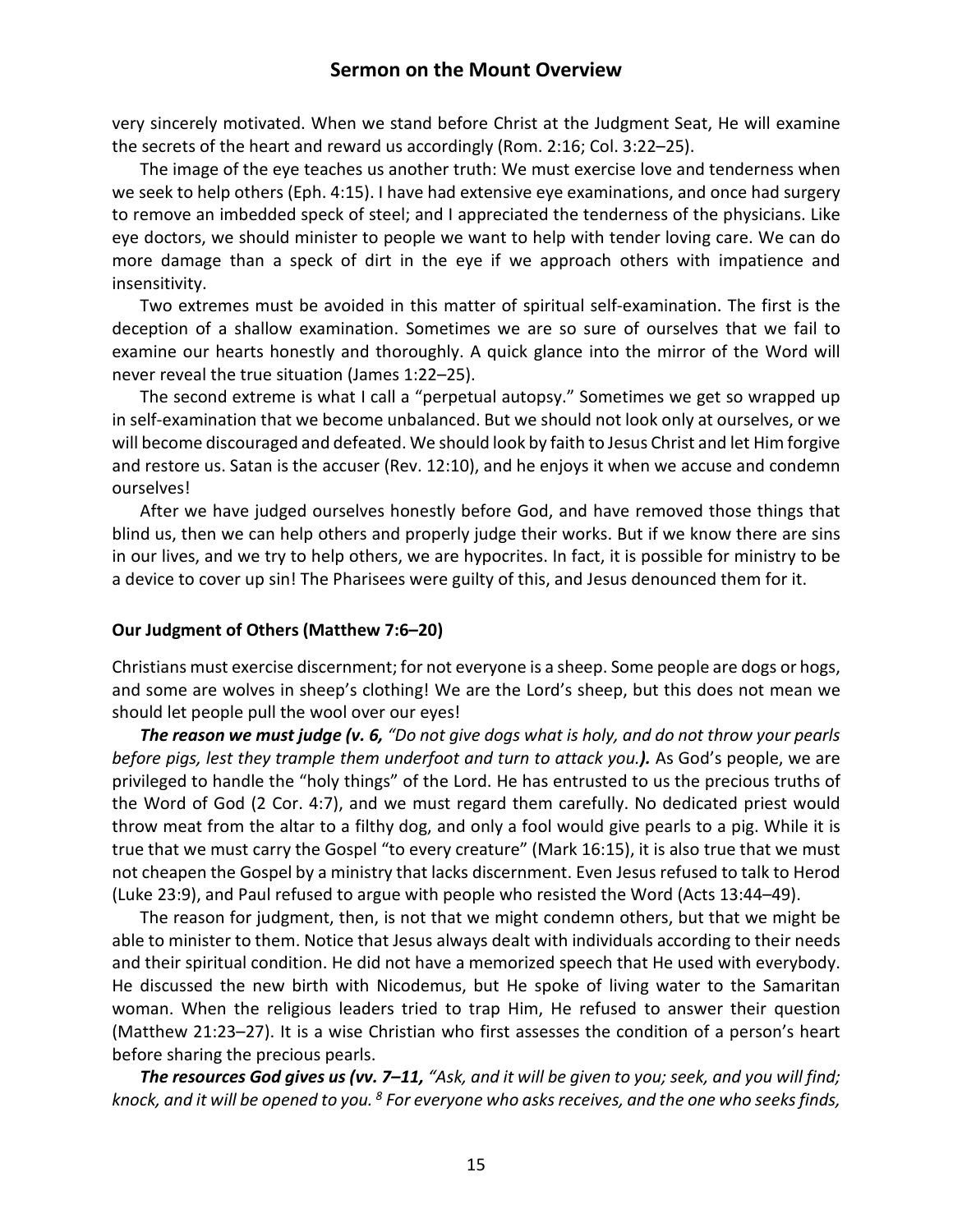*and to the one who knocks it will be opened. 9 Or which one of you, if his son asks him for bread, will give him a stone? 10 Or if he asks for a fish, will give him a serpent? 11 If you then, who are evil, know how to give good gifts to your children, how much more will your Father who is in heaven give good things to those who ask him!).* Why did our Lord discuss prayer at this point in His message? These verses seem to be an interruption, but they are not. You and I are human and fallible; we make mistakes. Only God can judge perfectly. Therefore, we must pray and seek His wisdom and direction. "If any of you lack wisdom, let him ask of God" (James 1:5).

Young King Solomon knew that he lacked the needed wisdom to judge Israel, so he prayed to God; and the Lord graciously answered (1 Kings 3:3ff). If we are to have spiritual discernment, we must keep on asking God, keep on seeking His will, keep on knocking at the door that leads to greater ministry. God meets the needs of His children.

*The guiding principle (v. 12, "So whatever you wish that others would do to you, do also to them, for this is the Law and the Prophets)***.** This is the so-called "Golden Rule," one of the most misunderstood statements in the Bible. This statement is not the sum total of Christian truth, nor is it God's plan of redemption. We should no more build our theology on the Golden Rule than we should build our astronomy on "Twinkle, Twinkle Little Star."

This great truth is a principle that ought to govern our attitudes toward others. It only applies to believers, and it must be practiced in every area of life. *The person who practices the Golden Rule refuses to say or do anything that would harm himself or others*. If our judging of others is not governed by this principle, we will become proud and critical, and our own spiritual character will degenerate.

Practicing the Golden Rule releases the love of God in our lives and enables us to help others, even those who want to hurt us.

But remember that practicing the Golden Rule means paying a price. If we want God's best for ourselves and others, but others resist God's will, then they will oppose us. We are salt, and salt stings the open wound. We are light, and light exposes dirt.

*The basis for judging (vv. 13–20)***.** Since there are false prophets in the world, we must be careful of deception. But the greatest danger is *self-deception*. The scribes and Pharisees had fooled themselves into believing that they were righteous and others were sinful. It is possible for people to know the right language, believe intellectually the right doctrines, obey the right rules, and still not be saved. Jesus used two pictures to help us judge ourselves and others.

*The two ways (vv. 13–14, "Enter by the narrow gate. For the gate is wide and the way is easy[q] that leads to destruction, and those who enter by it are many. 14 For the gate is narrow and the way is hard that leads to life, and those who find it are few)*. These are, of course, the way to heaven and the way to hell. The broad way is the easy way; it is the popular way. But we must not judge spiritual profession by statistics; the majority is not always right. The fact that "everybody does it" is no proof that what they are doing is right.

Quite the contrary is true: God's people have always been a remnant, a small minority in this world. The reason is not difficult to discover: The way of life is narrow, lonely, and costly. We can walk on the broad way and keep our "baggage" of sin and worldliness. But if we enter the narrow way, we must give up those things.

**Here, then, is the first test:** *Did your profession of faith in Christ cost you anything?* If not, then it was not a true profession. Many people who "trust" Jesus Christ never leave the broad road with its appetites and associations. They have an easy Christianity that makes no demands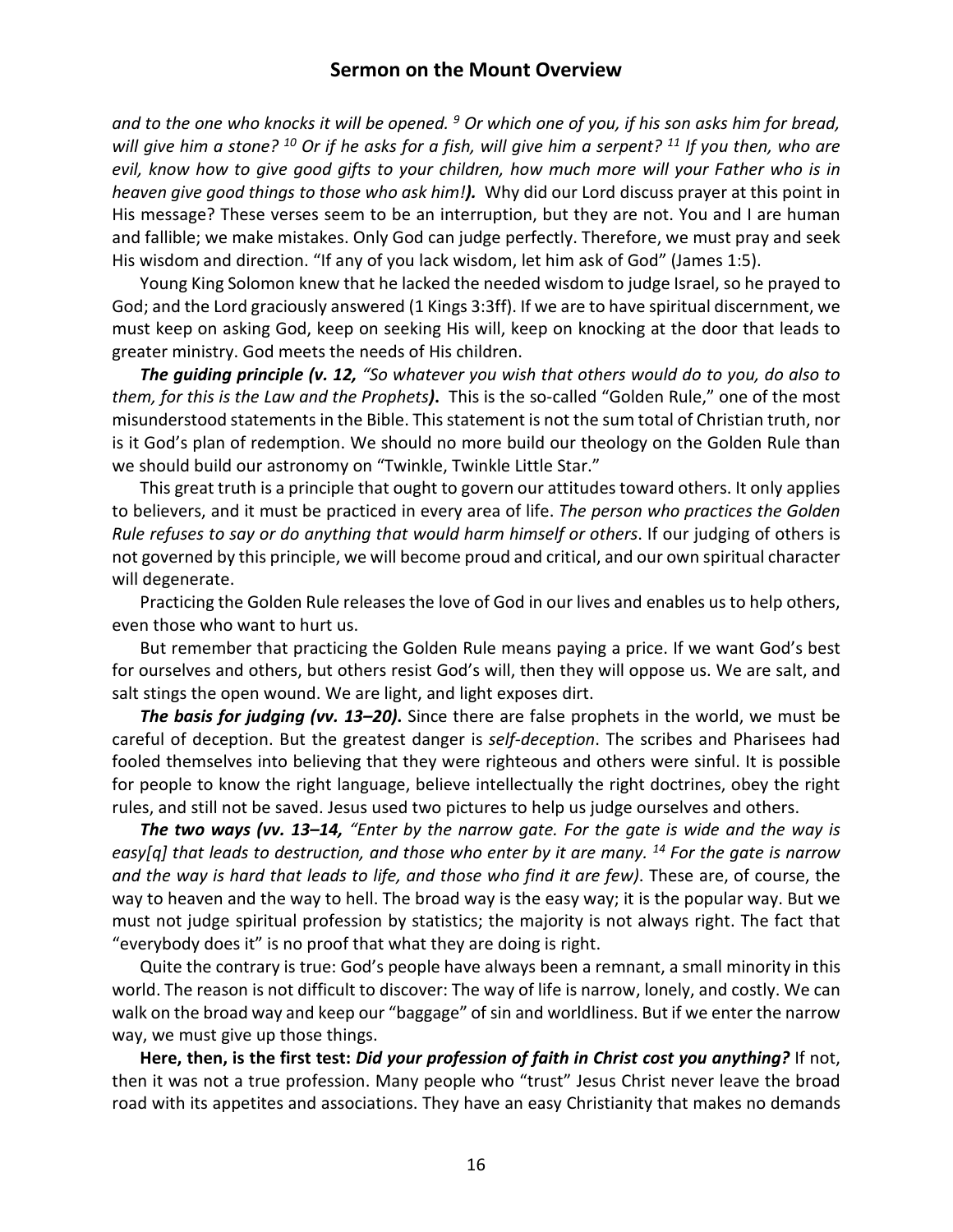on them. Yet Jesus said that the narrow way was *hard*. We cannot walk on two roads, in two different directions, at the same time.

*The two trees (vv. 15–20, "Beware of false prophets, who come to you in sheep's clothing but inwardly are ravenous wolves. 16 You will recognize them by their fruits. Are grapes gathered from thorn bushes, or figs from thistles? 17 So, every healthy tree bears good fruit, but the diseased tree bears bad fruit. 18 A healthy tree cannot bear bad fruit, nor can a diseased tree bear good fruit. 19 Every tree that does not bear good fruit is cut down and thrown into the fire. 20 Thus you will recognize them by their fruits)*. These show that true faith in Christ changes the life and produces fruit for God's glory. Everything in nature reproduces after its kind, and this is also true in the spiritual realm. Good fruit comes from a good tree, but bad fruit comes from a bad tree. The tree that produces rotten fruit is cut down and thrown into the fire. "Wherefore, by their fruits you shall know them" (Matthew 7:20).

**The second test is this:** *Did my decision for Christ change my life?* False prophets who teach false doctrine can produce only a false righteousness (see Acts 20:29). Their fruit (the results of their ministry) is false and cannot last. The prophets themselves are false; the closer we get to them, the more we see the falsity of their lives and doctrines. They magnify themselves, not Jesus Christ; and their purpose is to exploit people, not to edify them. The person who believes false doctrine, or who follows a false prophet, will never experience a changed life. Unfortunately, some people do not realize this until it is too late.

**God's Judgment of Us (Matthew 7:21–29,** *"Not everyone who says to me, 'Lord, Lord,' will enter the kingdom of heaven, but the one who does the will of my Father who is in heaven. 22 On that day many will say to me, 'Lord, Lord, did we not prophesy in your name, and cast out demons in your name, and do many mighty works in your name?' 23 And then will I declare to them, 'I never knew you; depart from me, you workers of lawlessness.' 24 "Everyone then who hears these words of mine and does them will be like a wise man who built his house on the rock. 25 And the rain fell, and the floods came, and the winds blew and beat on that house, but it did not fall, because it had been founded on the rock. 26 And everyone who hears these words of mine and does not do them will be like a foolish man who built his house on the sand. 27 And the rain fell, and the floods came, and the winds blew and beat against that house, and it fell, and great was the fall of it." 28 And when Jesus finished these sayings, the crowds were astonished at his teaching, 29 for he was teaching them as one who had authority, and not as their scribes.)*

From picturing two ways and two trees, our Lord closed His message by picturing *two builders and their houses*. The two ways illustrate the *start* of the life of faith; the two trees illustrate the *growth* and results of the life of faith here and now; and the two houses illustrate the *end* of this life of faith, when God shall call everything to judgment. There are false prophets at the gate that leads to the broad way, making it easy for people to enter. But at the end of the way, there is destruction. The final test is not what we think of ourselves, or what others may think. The final test is: *What will God say?*

**How can we prepare for this judgment?** *By doing God's will***. Obedience to His will is the test of true faith in Christ.** The test is not words, not saying "Lord, Lord," and not obeying His commands. How easy it is to learn a religious vocabulary, and even memorize Bible verses and religious songs, and yet not obey God's will. When a person is truly born again, he has the Spirit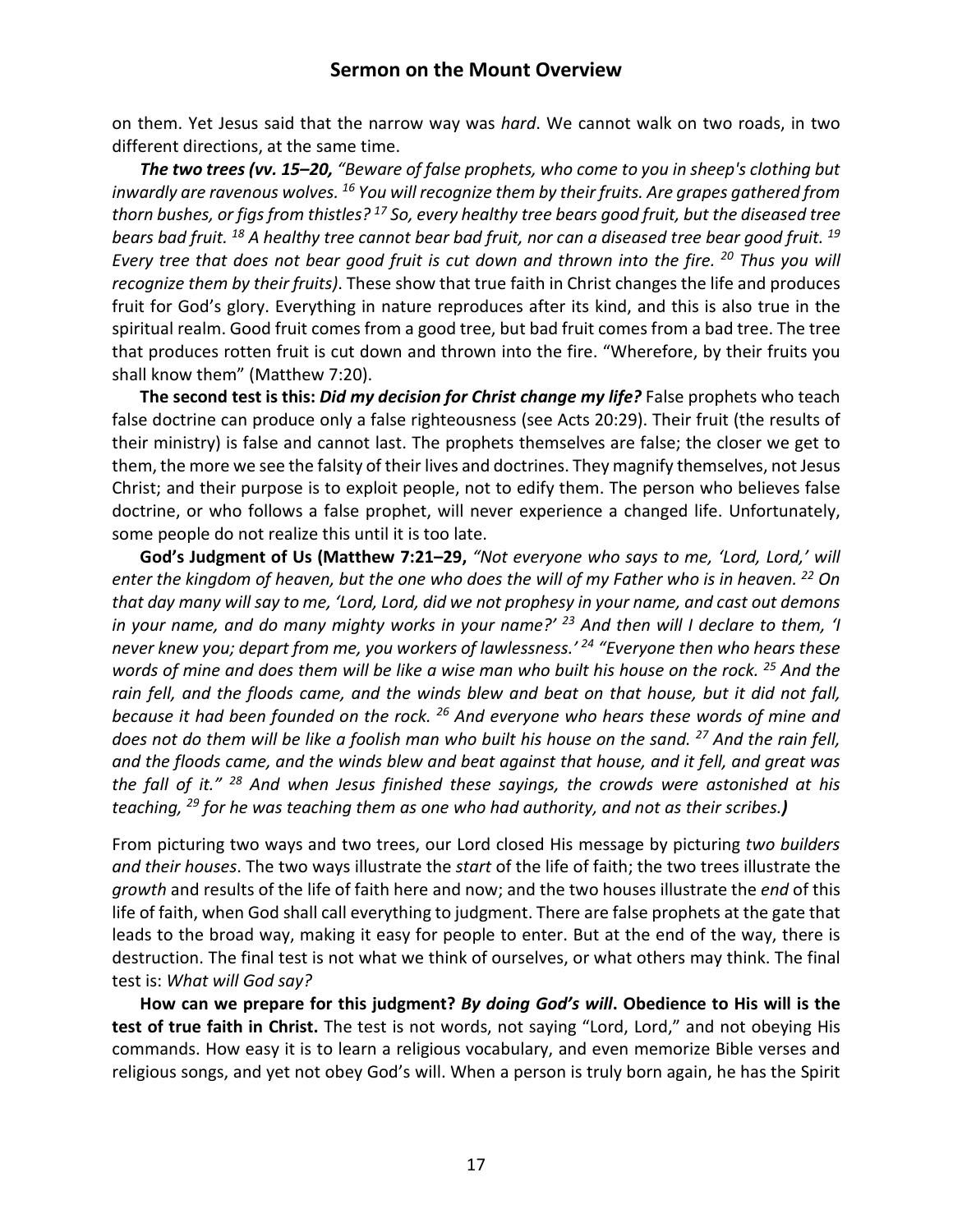of God living within (Rom. 8:9); and the Spirit enables him to know and do the Father's will. God's love in his heart (Rom. 5:5) motivates him to obey God and serve others.

Words are not a substitute for obedience, and neither are religious works. Preaching, casting out demons, and performing miracles can be divinely inspired, but they give no assurance of salvation. It is likely that even Judas participated in some or all of these activities, and yet he was not a true believer. In the last days, Satan will use "lying wonders" to deceive people (2 Thess. 2:7–12).

**We are to** *hear* **God's words and** *do* **them (see James 1:22–25)**. We must not stop with only hearing (or studying) His words. Our hearing must result in doing. This is what it means to build on the rock foundation. We should not confuse this symbol with the "rock" in 1 Corinthians 3:9ff. Paul founded the local church in Corinth on Jesus Christ when he preached the Gospel and won people to Christ. This is the only foundation for a local church.

**The foundation in this parable is** *obedience to God's Word***—obedience that is an evidence of true faith (James 2:14ff).** The two men in this story had much in common. Both had desires to build a house. Both built houses that looked good and sturdy. But when the judgment came (the storm), one of the houses collapsed. What was the difference? Not the mere external looks, to be sure. The difference was in the foundation: The successful builder "dug deep" (Luke 6:48) and set his house on a solid foundation.

A false profession will last until judgment comes. Sometimes this judgment is in the form of the trials of life. Like the person who received the seed of God's Word into a shallow heart (Matthew 13:4–9), the commitment fails when the testing comes. Many people have professed faith in Christ, only to deny their faith when life becomes spiritually costly and difficult.

But the judgment illustrated here probably refers to the final judgment before God. We must not read into this parable all the doctrine that we are taught in the Epistles; for the Lord was illustrating one main point: *profession will ultimately be tested before God*. Those who have trusted Christ, and have proved their faith by their obedience will have nothing to fear. Their house is founded on the Rock, and it will stand. But those who have professed to trust Christ, yet who have not obeyed God's will, will be condemned.

How shall we test our profession of faith? By popularity? No, for there are many on the broad road to destruction. And there are many who are depending on words, saying "Lord, Lord"—but this is no assurance of salvation. Even religious activities in a church organization are no assurance. How then shall we judge ourselves and others who profess Christ as Saviour?

*The two ways* tell us to examine the cost of our profession. Have we paid a price to profess faith in Christ? *The two trees* tell us to investigate whether our lives have really changed. Are there godly fruits from our lives? And *the two houses* remind us that true faith in Christ will last, not only in the storms of life, but also in the final judgment.

The congregation was astonished at this sermon. Why? Because Jesus spoke with divine authority. The scribes and Pharisees spoke "from authorities," always quoting the various rabbis and experts of the Law. Jesus needed no human teacher to add authority to His words; for He spoke as the Son of God. We cannot lightly dismiss this sermon, for it is God who gave it to us! We must either bow before Him and submit to His authority, or we will be condemned.<sup>1</sup>

<sup>1</sup> Wiersbe, W. W. (1996). *[The Bible exposition commentary](https://ref.ly/logosres/ntbec?ref=Bible.Mt5&off=13&ctx=CHAPTER+FOUR%0a%7ETHE+KING%E2%80%99S+PRINCIPLES:+TRUE)* (Vol. 1, pp. 20–32). Wheaton, IL: Victor Books.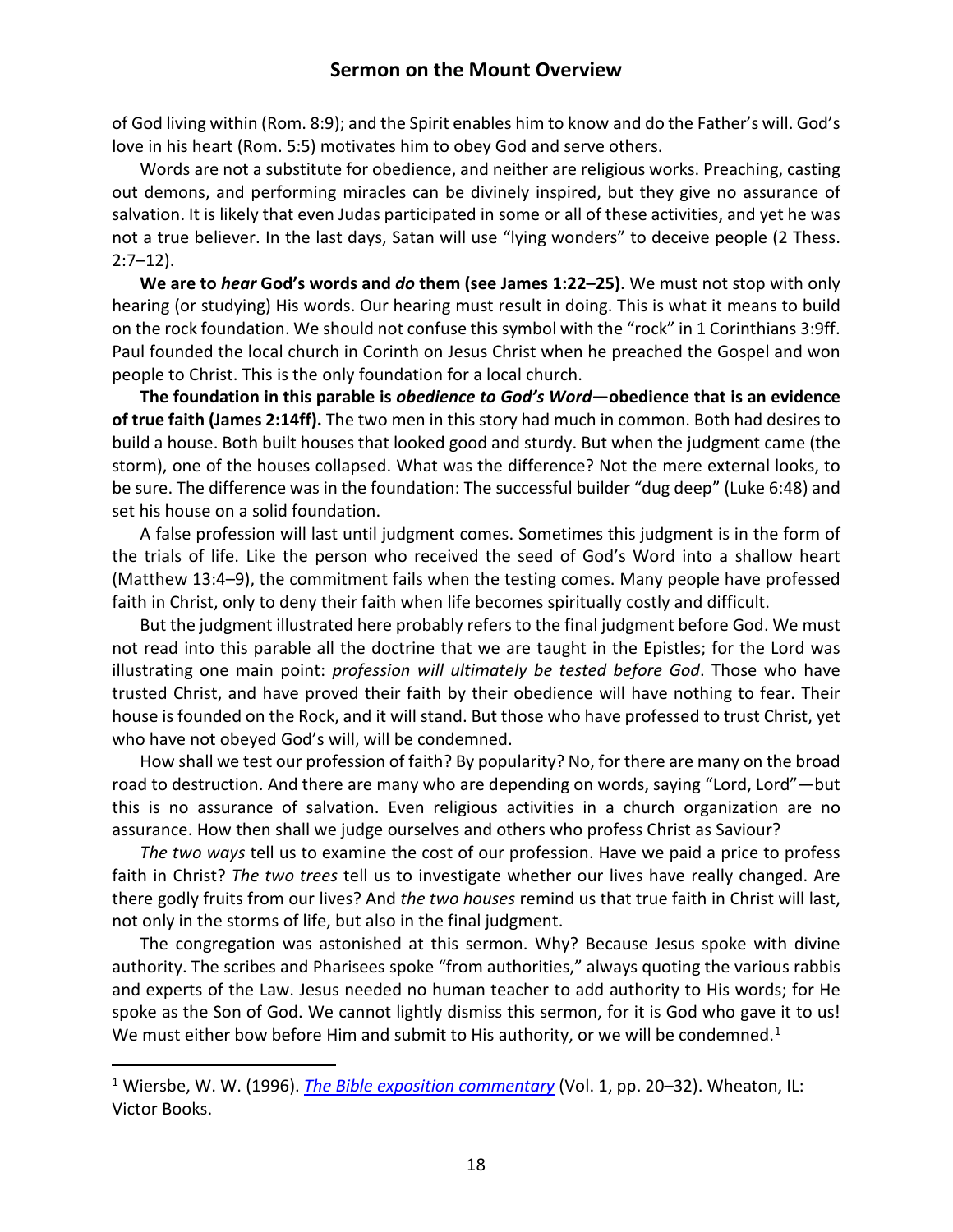#### **The Sermon on the Mount**

5:1 Seeing the crowds, he went up on the mountain, and when he sat down, his disciples came to him.

2 And he opened his mouth and taught them, saying:

3 "Blessed are the poor in spirit, for theirs is the kingdom of heaven.

4 "Blessed are those who mourn, for they shall be comforted.

5 "Blessed are the meek, for they shall inherit the earth.

6 "Blessed are those who hunger and thirst for righteousness, for they shall be satisfied.

7 "Blessed are the merciful, for they shall receive mercy.

8 "Blessed are the pure in heart, for they shall see God.

9 "Blessed are the peacemakers, for they shall be called sons of God.

10 "Blessed are those who are persecuted for righteousness' sake, for theirs is the kingdom of heaven.

11 "Blessed are you when others revile you and persecute you and utter all kinds of evil against you falsely on my account. 12 Rejoice and be glad, for your reward is great in heaven, for so they persecuted the prophets who were before you.

13 "You are the salt of the earth, but if salt has lost its taste, how shall its saltiness be restored? It is no longer good for anything except to be thrown out and trampled under people's feet.

14 "You are the light of the world. A city set on a hill cannot be hidden. 15 Nor do people light a lamp and put it under a basket, but on a stand, and it gives light to all in the house. 16 In the same way, let your light shine before others, so that they may see your good works and give glory to your Father who is in heaven.

17 "Do not think that I have come to abolish the Law or the Prophets; I have not come to abolish them but to fulfill them. 18 For truly, I say to you, until heaven and earth pass away, not an iota, not a dot, will pass from the Law until all is accomplished. 19 Therefore whoever relaxes one of the least of these commandments and teaches others to do the same will be called least in the kingdom of heaven, but whoever does them and teaches them will be called great in the kingdom of heaven. 20 For I tell you, unless your righteousness exceeds that of the scribes and Pharisees, you will never enter the kingdom of heaven.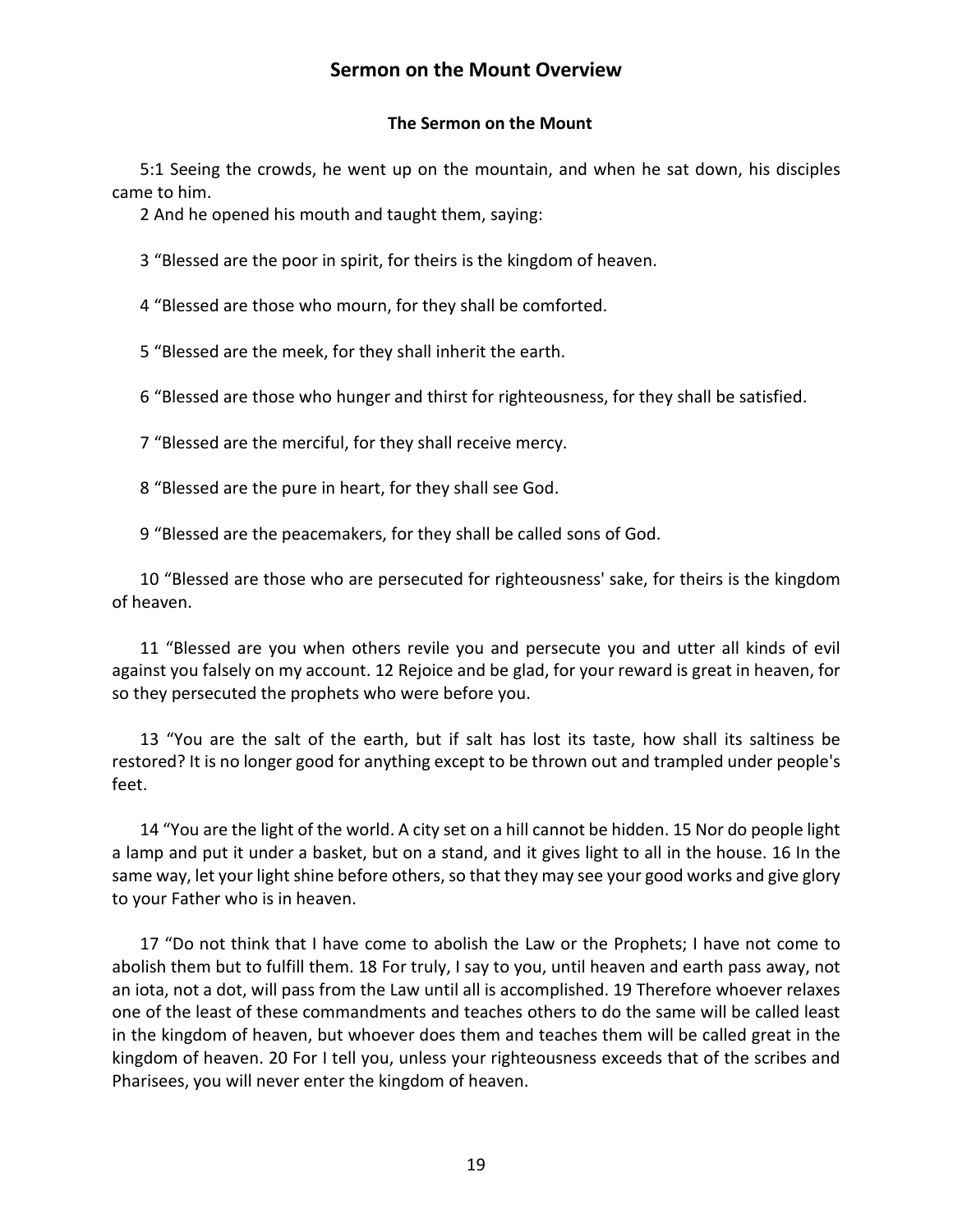5:21 "You have heard that it was said to those of old, 'You shall not murder; and whoever murders will be liable to judgment.' 22 But I say to you that everyone who is angry with his brother will be liable to judgment; whoever insults his brother will be liable to the council; and whoever says, 'You fool!' will be liable to the hell of fire. 23 So if you are offering your gift at the altar and there remember that your brother has something against you, 24 leave your gift there before the altar and go. First be reconciled to your brother, and then come and offer your gift. 25 Come to terms quickly with your accuser while you are going with him to court, lest your accuser hand you over to the judge, and the judge to the guard, and you be put in prison. 26 Truly, I say to you, you will never get out until you have paid the last penny.

27 "You have heard that it was said, 'You shall not commit adultery.' 28 But I say to you that everyone who looks at a woman with lustful intent has already committed adultery with her in his heart. 29 If your right eye causes you to sin, tear it out and throw it away. For it is better that you lose one of your members than that your whole body be thrown into hell. 30 And if your right hand causes you to sin, cut it off and throw it away. For it is better that you lose one of your members than that your whole body go into hell.

31 "It was also said, 'Whoever divorces his wife, let him give her a certificate of divorce.' 32 But I say to you that everyone who divorces his wife, except on the ground of sexual immorality, makes her commit adultery, and whoever marries a divorced woman commits adultery.

33 "Again you have heard that it was said to those of old, 'You shall not swear falsely, but shall perform to the Lord what you have sworn.' 34 But I say to you, Do not take an oath at all, either by heaven, for it is the throne of God, 35 or by the earth, for it is his footstool, or by Jerusalem, for it is the city of the great King. 36 And do not take an oath by your head, for you cannot make one hair white or black. 37 Let what you say be simply 'Yes' or 'No'; anything more than this comes from evil.

38 "You have heard that it was said, 'An eye for an eye and a tooth for a tooth.' 39 But I say to you, do not resist the one who is evil. But if anyone slaps you on the right cheek, turn to him the other also. 40 And if anyone would sue you and take your tunic, let him have your cloak as well. 41 And if anyone forces you to go one mile, go with him two miles. 42 Give to the one who begs from you, and do not refuse the one who would borrow from you.

43 "You have heard that it was said, 'You shall love your neighbor and hate your enemy.' 44 But I say to you, Love your enemies and pray for those who persecute you, 45 so that you may be sons of your Father who is in heaven. For he makes his sun rise on the evil and on the good, and sends rain on the just and on the unjust. 46 For if you love those who love you, what reward do you have? Do not even the tax collectors do the same? 47 And if you greet only your brothers, what more are you doing than others? Do not even the Gentiles do the same? 48 You therefore must be perfect, as your heavenly Father is perfect.

6:1 "Beware of practicing your righteousness before other people in order to be seen by them, for then you will have no reward from your Father who is in heaven.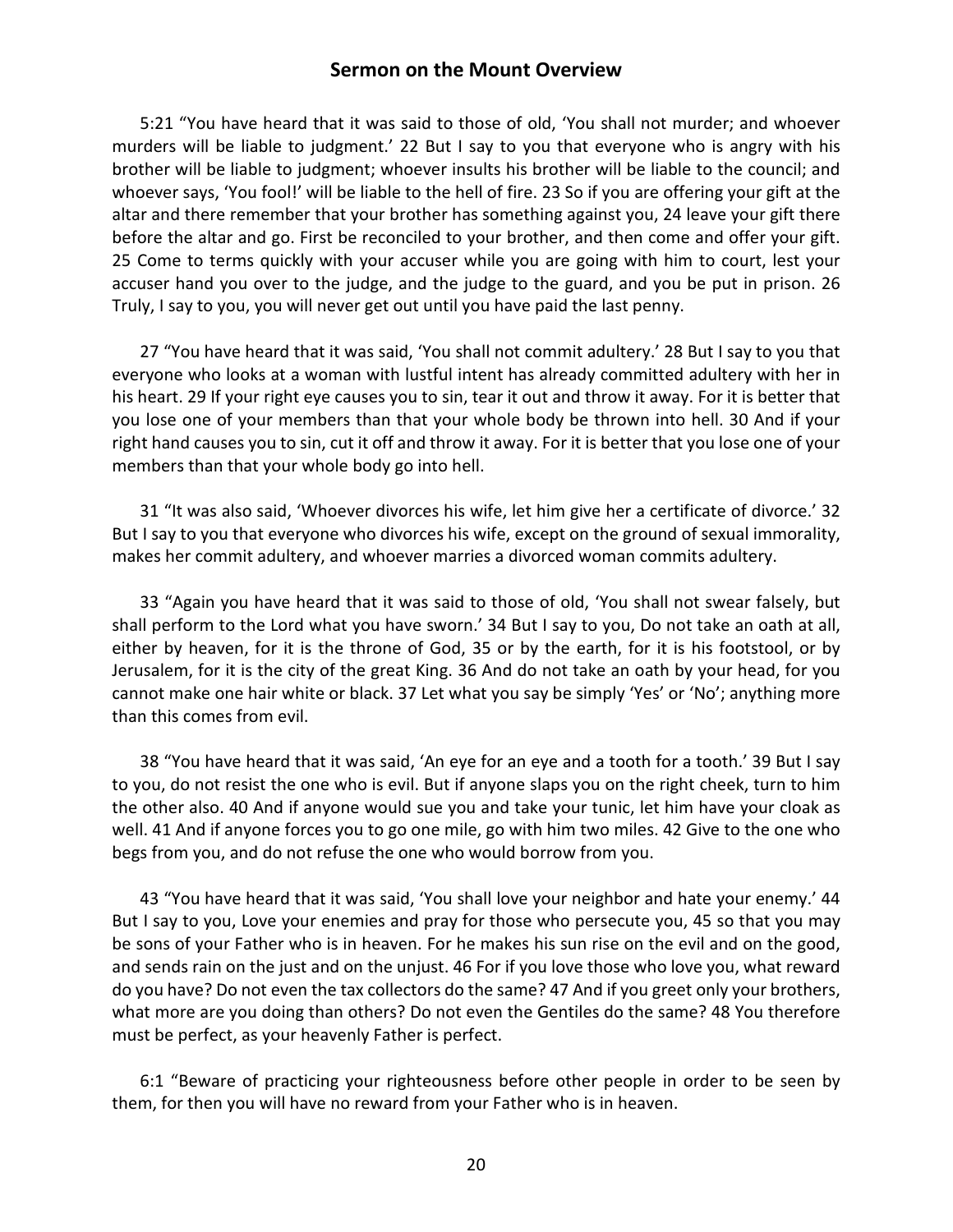6:2 "Thus, when you give to the needy, sound no trumpet before you, as the hypocrites do in the synagogues and in the streets, that they may be praised by others. Truly, I say to you, they have received their reward. 3 But when you give to the needy, do not let your left hand know what your right hand is doing, 4 so that your giving may be in secret. And your Father who sees in secret will reward you.

5 "And when you pray, you must not be like the hypocrites. For they love to stand and pray in the synagogues and at the street corners, that they may be seen by others. Truly, I say to you, they have received their reward. 6 But when you pray, go into your room and shut the door and pray to your Father who is in secret. And your Father who sees in secret will reward you.

7 "And when you pray, do not heap up empty phrases as the Gentiles do, for they think that they will be heard for their many words. 8 Do not be like them, for your Father knows what you need before you ask him. 9 Pray then like this:

"Our Father in heaven, hallowed be your name. 10 Your kingdom come, your will be done, on earth as it is in heaven. 11 Give us this day our daily bread, 12 and forgive us our debts, as we also have forgiven our debtors. 13 And lead us not into temptation, but deliver us from evil.

14 For if you forgive others their trespasses, your heavenly Father will also forgive you, 15 but if you do not forgive others their trespasses, neither will your Father forgive your trespasses.

16 "And when you fast, do not look gloomy like the hypocrites, for they disfigure their faces that their fasting may be seen by others. Truly, I say to you, they have received their reward. 17 But when you fast, anoint your head and wash your face, 18 that your fasting may not be seen by others but by your Father who is in secret. And your Father who sees in secret will reward you.

19 "Do not lay up for yourselves treasures on earth, where moth and rust[n] destroy and where thieves break in and steal, 20 but lay up for yourselves treasures in heaven, where neither moth nor rust destroys and where thieves do not break in and steal. 21 For where your treasure is, there your heart will be also.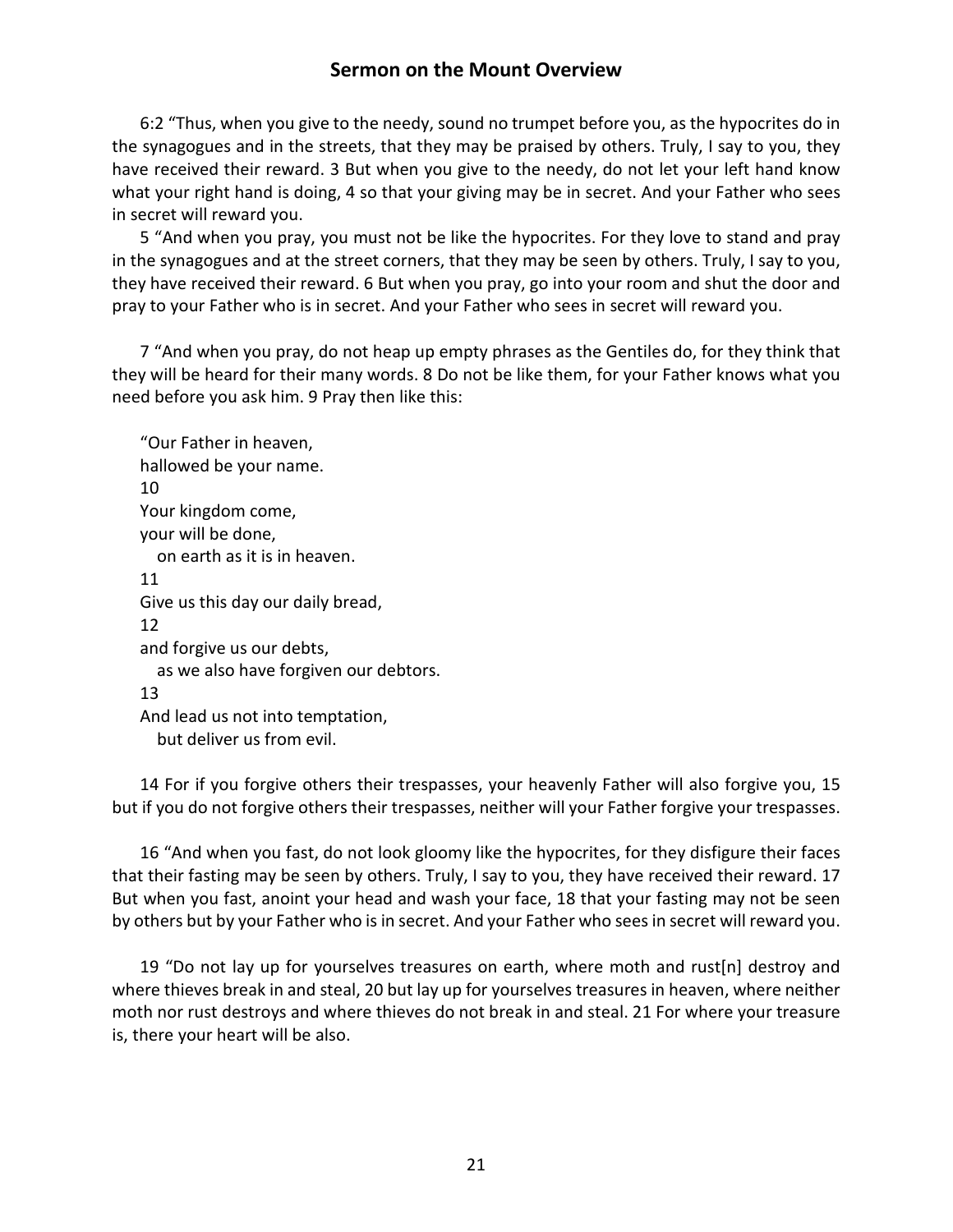6:22 "The eye is the lamp of the body. So, if your eye is healthy, your whole body will be full of light, 23 but if your eye is bad, your whole body will be full of darkness. If then the light in you is darkness, how great is the darkness!

24 "No one can serve two masters, for either he will hate the one and love the other, or he will be devoted to the one and despise the other. You cannot serve God and money.

25 "Therefore I tell you, do not be anxious about your life, what you will eat or what you will drink, nor about your body, what you will put on. Is not life more than food, and the body more than clothing? 26 Look at the birds of the air: they neither sow nor reap nor gather into barns, and yet your heavenly Father feeds them. Are you not of more value than they? 27 And which of you by being anxious can add a single hour to his span of life? 28 And why are you anxious about clothing? Consider the lilies of the field, how they grow: they neither toil nor spin, 29 yet I tell you, even Solomon in all his glory was not arrayed like one of these. 30 But if God so clothes the grass of the field, which today is alive and tomorrow is thrown into the oven, will he not much more clothe you, O you of little faith? 31 Therefore do not be anxious, saying, 'What shall we eat?' or 'What shall we drink?' or 'What shall we wear?' 32 For the Gentiles seek after all these things, and your heavenly Father knows that you need them all. 33 But seek first the kingdom of God and his righteousness, and all these things will be added to you.

34 "Therefore do not be anxious about tomorrow, for tomorrow will be anxious for itself. Sufficient for the day is its own trouble.

7:1 "Judge not, that you be not judged. 2 For with the judgment you pronounce you will be judged, and with the measure you use it will be measured to you. 3 Why do you see the speck that is in your brother's eye, but do not notice the log that is in your own eye? 4 Or how can you say to your brother, 'Let me take the speck out of your eye,' when there is the log in your own eye? 5 You hypocrite, first take the log out of your own eye, and then you will see clearly to take the speck out of your brother's eye.

6 "Do not give dogs what is holy, and do not throw your pearls before pigs, lest they trample them underfoot and turn to attack you.

7 "Ask, and it will be given to you; seek, and you will find; knock, and it will be opened to you. 8 For everyone who asks receives, and the one who seeks finds, and to the one who knocks it will be opened. 9 Or which one of you, if his son asks him for bread, will give him a stone? 10 Or if he asks for a fish, will give him a serpent? 11 If you then, who are evil, know how to give good gifts to your children, how much more will your Father who is in heaven give good things to those who ask him!

12 "So whatever you wish that others would do to you, do also to them, for this is the Law and the Prophets.